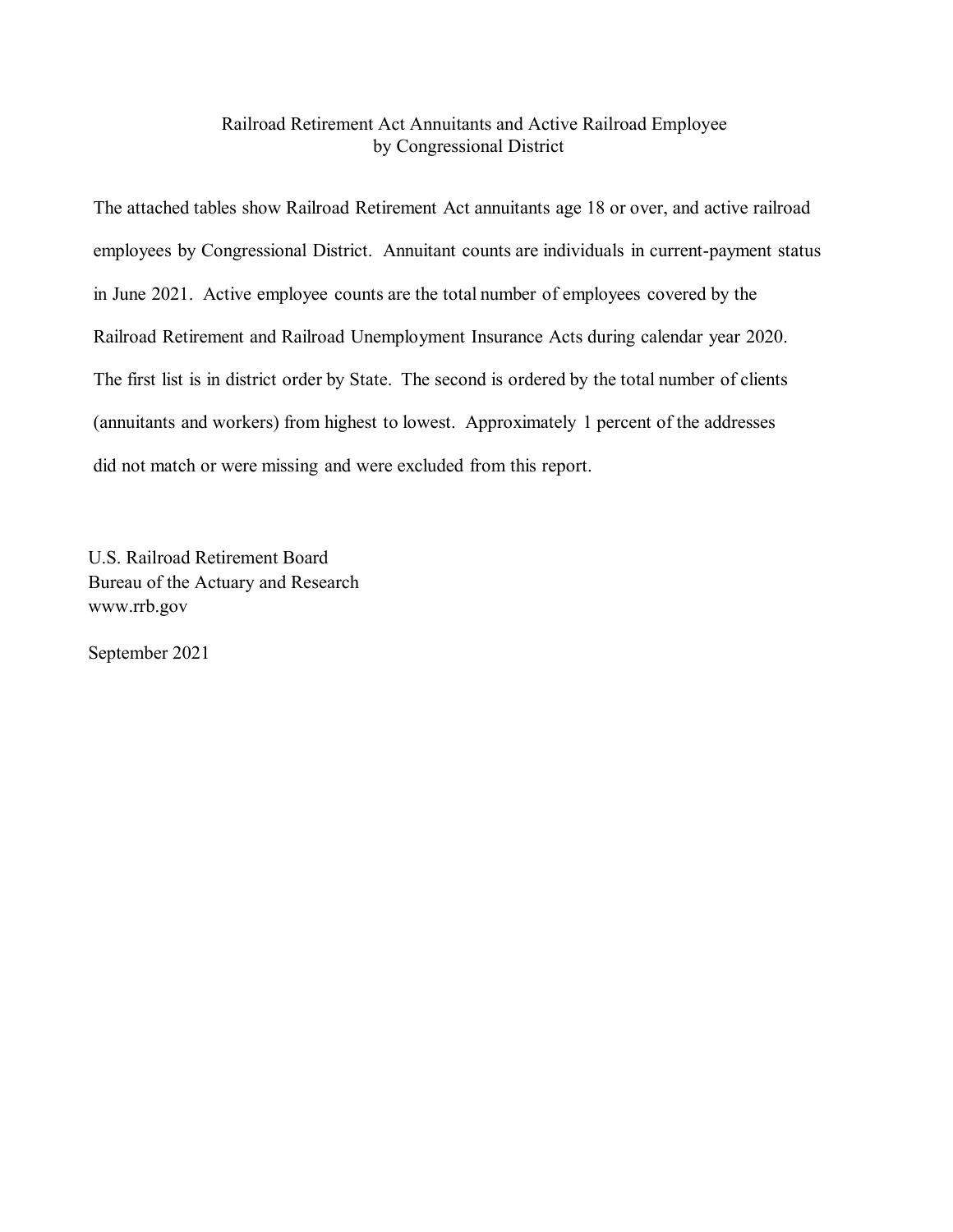|                |                 |                 |                | Number of      |                   |
|----------------|-----------------|-----------------|----------------|----------------|-------------------|
|                |                 | Congressional   | Total          | Annuitants     | Number of         |
| <u>Item</u>    | <b>State</b>    | <b>District</b> | <b>Clients</b> | Age 18 or Over | <b>RR Workers</b> |
| $\mathbf{1}$   | AK              | $\mathbf{1}$    | 252            | 175            | 77                |
|                | <b>AK Total</b> |                 | 252            | 175            | 77                |
| $\overline{2}$ | AL              | $\mathbf{1}$    | 2,047          | 1,596          | 451               |
| 3              | AL              | $\overline{2}$  | 1,537          | 1,189          | 348               |
| 4              | AL              | 3               | 1,472          | 1,035          | 437               |
| 5              | AL              | 4               | 1,964          | 1,267          | 697               |
| 6              | AL              | 5               | 716            | 491            | 225               |
| $\overline{7}$ | AL              | 6               | 2,490          | 1,739          | 751               |
| 8              | <b>AL</b>       | 7               | 1,649          | 1,269          | 380               |
|                | <b>AL Total</b> |                 | 11,875         | 8,586          | 3,289             |
| 9              | AR              | $\mathbf{1}$    | 2,512          | 1,755          | 757               |
| 10             | AR              | $\overline{2}$  | 4,761          | 3,421          | 1,340             |
| 11             | AR              | 3               | 1,318          | 1,124          | 194               |
| 12             | AR              | 4               | 3,910          | 3,007          | 903               |
|                | <b>AR Total</b> |                 | 12,501         | 9,307          | 3,194             |
| 13             | AZ              | $\mathbf{1}$    | 3,303          | 2,088          | 1,215             |
| 14             | AZ              | $\overline{2}$  | 1,577          | 1,128          | 449               |
| 15             | AZ              | 3               | 1,002          | 757            | 245               |
| 16             | AZ              | 4               | 2,775          | 2,038          | 737               |
| 17             | AZ              | 5               | 958            | 831            | 127               |
| 18             | AZ              | 6               | 492            | 442            | 50                |
| 19             | AZ              | $\overline{7}$  | 203            | 159            | 44                |
| 20             | AZ              | 8               | 1,360          | 1,201          | 159               |
| 21             | AZ              | 9               | 358            | 308            | 50                |
|                | <b>AZ Total</b> |                 | 12,028         | 8,952          | 3,076             |
| 22             | CA              | $\mathbf{1}$    | 1,710          | 1,390          | 320               |
| 23             | CA              | $\overline{2}$  | 501            | 478            | 23                |
| 24             | CA              | 3               | 1,005          | 622            | 383               |
| 25             | CA              | 4               | 2,261          | 1,787          | 474               |
| 26             | ${\sf CA}$      | 5               | 621            | 506            | 115               |
| 27             | CA              | 6               | 1,053          | 825            | 228               |
| 28             | CA              | $\overline{7}$  | 1,265          | 951            | 314               |
| 29             | CA              | 8               | 3,878          | 2,125          | 1,753             |
| 30             | CA              | 9               | 1,306          | 861            | 445               |
| 31             | CA              | 10              | 775            | 418            | 357               |
| 32             | CA              | 11              | 709            | 555            | 154               |
| 33             | CA              | 12              | 363            | 341            | 22                |
| 34             | CA              | 13              | 576            | 445            | 131               |
| 35             | CA              | 14              | 520            | 458            | 62                |
| 36             | СA              | 15              | 509            | 382            | 127               |
| 37             | CA              | 16              | 560            | 379            | 181               |
| 38             | CA              | 17              | 185            | 130            | 55                |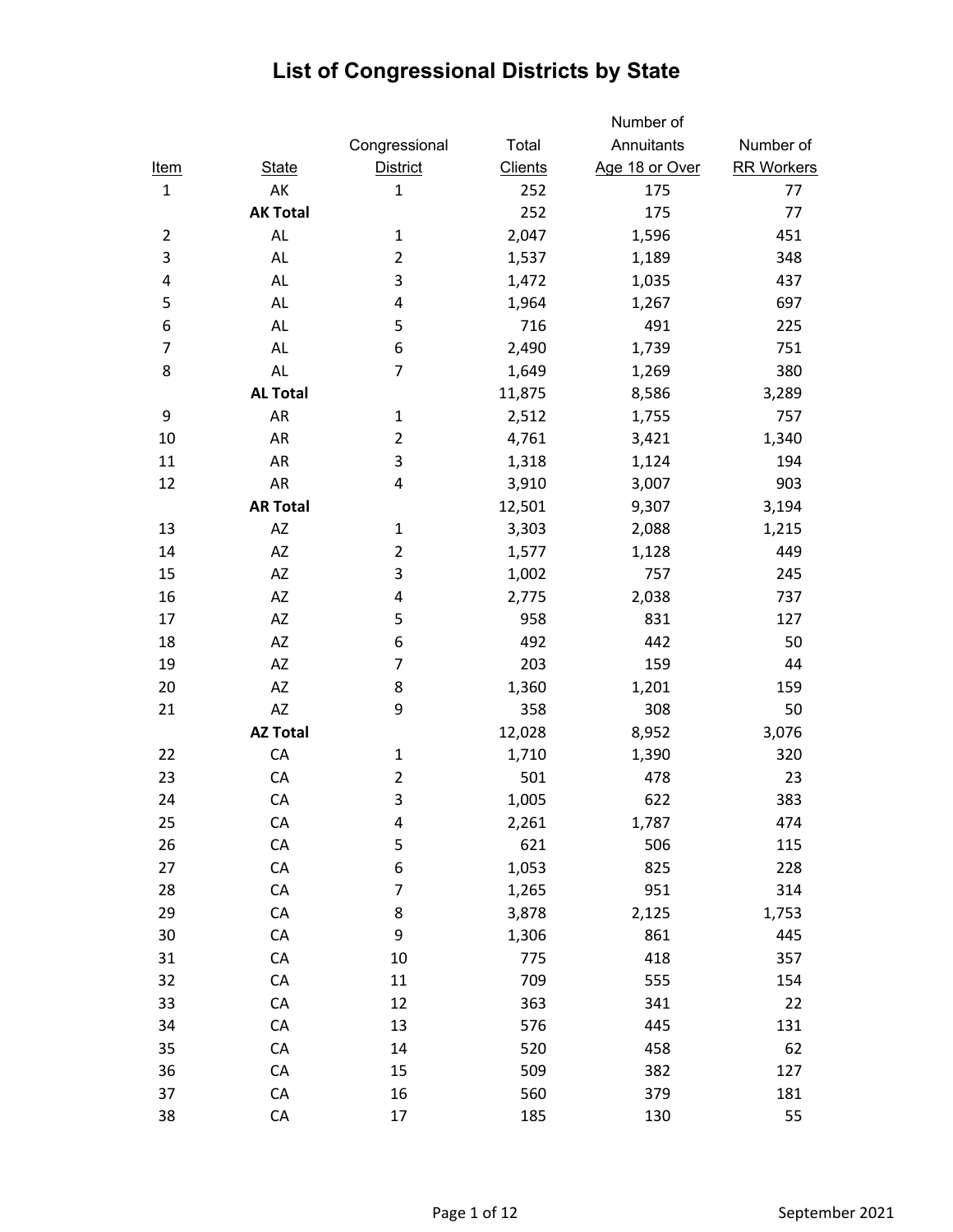|             |                 |                         |                | Number of      |                   |
|-------------|-----------------|-------------------------|----------------|----------------|-------------------|
|             |                 | Congressional           | Total          | Annuitants     | Number of         |
| <u>Item</u> | <b>State</b>    | <b>District</b>         | <b>Clients</b> | Age 18 or Over | <b>RR Workers</b> |
| 39          | CA              | 18                      | 188            | 136            | 52                |
| 40          | CA              | 19                      | 373            | 215            | 158               |
| 41          | CA              | 20                      | 294            | 227            | 67                |
| 42          | CA              | 21                      | 691            | 488            | 203               |
| 43          | CA              | 22                      | 602            | 393            | 209               |
| 44          | CA              | 23                      | 967            | 630            | 337               |
| 45          | CA              | 24                      | 501            | 410            | 91                |
| 46          | CA              | 25                      | 294            | 205            | 89                |
| 47          | CA              | 26                      | 187            | 149            | 38                |
| 48          | CA              | 27                      | 720            | 530            | 190               |
| 49          | CA              | 28                      | 287            | 184            | 103               |
| 50          | CA              | 29                      | 118            | 76             | 42                |
| 51          | CA              | 30                      | 146            | 100            | 46                |
| 52          | CA              | 31                      | 1,424          | 937            | 487               |
| 53          | CA              | 32                      | 687            | 457            | 230               |
| 54          | CA              | 33                      | 146            | 95             | 51                |
| 55          | CA              | 34                      | 352            | 233            | 119               |
| 56          | CA              | 35                      | 845            | 461            | 384               |
| 57          | CA              | 36                      | 945            | 692            | 253               |
| 58          | CA              | 37                      | 272            | 177            | 95                |
| 59          | CA              | 38                      | 774            | 459            | 315               |
| 60          | CA              | 39                      | 553            | 353            | 200               |
| 61          | CA              | 40                      | 346            | 196            | 150               |
| 62          | CA              | 41                      | 931            | 529            | 402               |
| 63          | CA              | 42                      | 1,073          | 589            | 484               |
| 64          | CA              | 43                      | 325            | 162            | 163               |
| 65          | CA              | 44                      | 515            | 206            | 309               |
| 66          | CA              | 45                      | 204            | 150            | 54                |
| 67          | CA              | 46                      | 130            | 71             | 59                |
| 68          | CA              | 47                      | 423            | 194            | 229               |
| 69          | CA              | 48                      | 258            | 160            | 98                |
| 70          | CA              | 49                      | 264            | 202            | 62                |
| 71          | CA              | 50                      | 225            | 189            | 36                |
| 72          | CA              | 51                      | 272            | 188            | 84                |
| 73          | CA              | 52                      | 146            | 113            | 33                |
| 74          | ${\sf CA}$      | 53                      | 154            | 120            | 34                |
|             | <b>CA Total</b> |                         | 34,429         | 23,329         | 11,100            |
| 75          | CO              | $\mathbf{1}$            | 867            | 685            | 182               |
| 76          | CO              | $\overline{\mathbf{c}}$ | 1,117          | 857            | 260               |
| 77          | CO              | 3                       | 3,359          | 2,596          | 763               |
| 78          | CO              | $\pmb{4}$               | 1,965          | 1,319          | 646               |
| 79          | CO              | 5                       | 882            | 641            | 241               |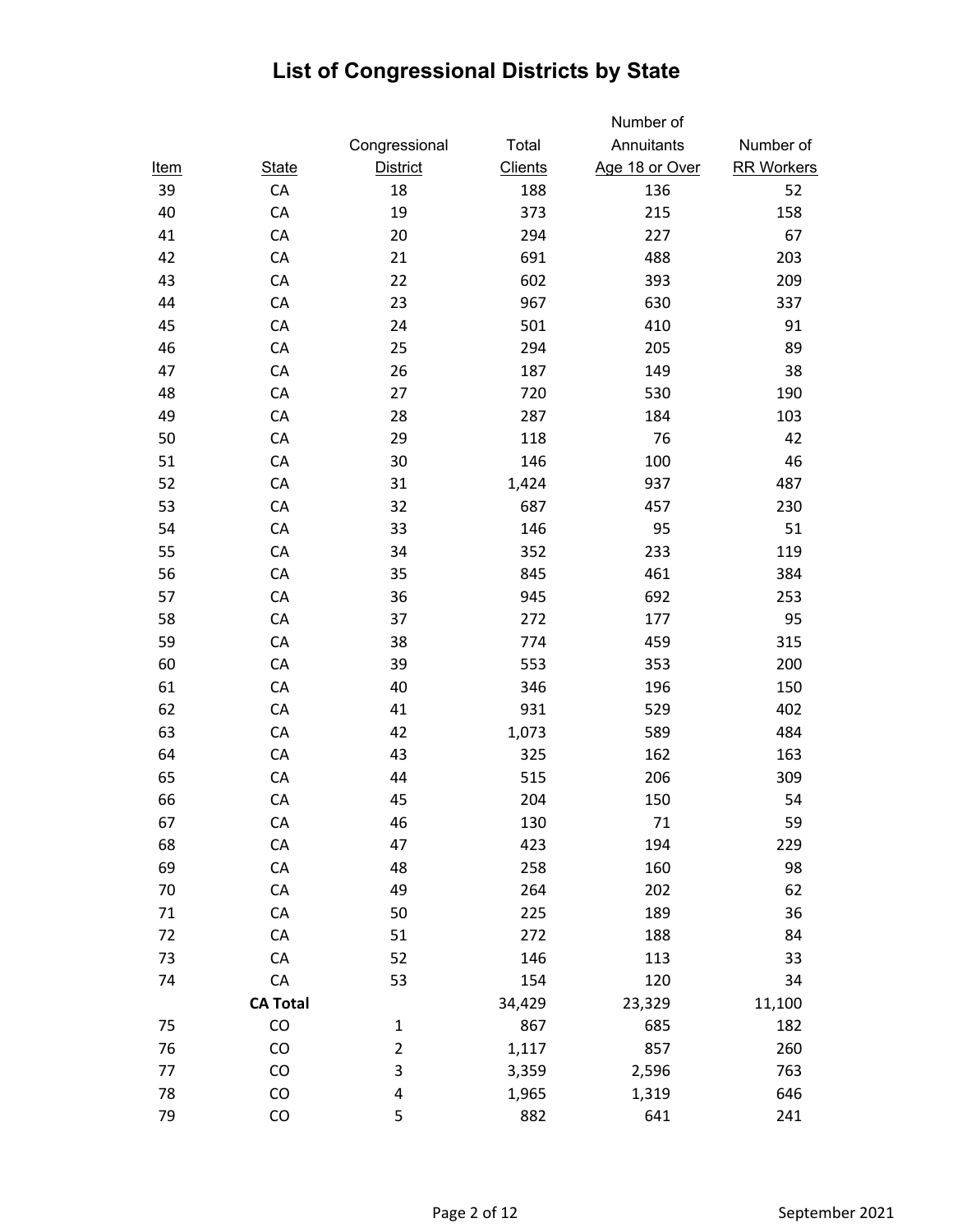|             |                 |                 |                | Number of      |                   |
|-------------|-----------------|-----------------|----------------|----------------|-------------------|
|             |                 | Congressional   | Total          | Annuitants     | Number of         |
| <u>Item</u> | <b>State</b>    | <b>District</b> | <b>Clients</b> | Age 18 or Over | <b>RR Workers</b> |
| 80          | CO              | 6               | 1,011          | 743            | 268               |
| 81          | CO              | $\overline{7}$  | 1,724          | 1,330          | 394               |
|             | <b>CO Total</b> |                 | 10,925         | 8,171          | 2,754             |
| 82          | <b>CT</b>       | $\mathbf{1}$    | 254            | 148            | 106               |
| 83          | <b>CT</b>       | $\overline{2}$  | 797            | 385            | 412               |
| 84          | <b>CT</b>       | 3               | 3,149          | 1,477          | 1,672             |
| 85          | <b>CT</b>       | 4               | 640            | 286            | 354               |
| 86          | CT              | 5               | 624            | 306            | 318               |
|             | <b>CT Total</b> |                 | 5,464          | 2,602          | 2,862             |
| 87          | DC              | $\mathbf{1}$    | 679            | 334            | 345               |
|             | <b>DC Total</b> |                 | 679            | 334            | 345               |
| 88          | DE              | $\mathbf{1}$    | 3,831          | 2,471          | 1,360             |
|             | <b>DE Total</b> |                 | 3,831          | 2,471          | 1,360             |
| 89          | FL.             | $\mathbf{1}$    | 1,003          | 859            | 144               |
| 90          | FL.             | $\overline{2}$  | 1,116          | 976            | 140               |
| 91          | FL.             | 3               | 2,516          | 1,892          | 624               |
| 92          | FL.             | 4               | 7,423          | 4,909          | 2,514             |
| 93          | FL.             | 5               | 2,541          | 1,837          | 704               |
| 94          | FL.             | 6               | 2,063          | 1,802          | 261               |
| 95          | FL.             | $\overline{7}$  | 428            | 343            | 85                |
| 96          | FL.             | 8               | 1,110          | 1,024          | 86                |
| 97          | <b>FL</b>       | 9               | 869            | 761            | 108               |
| 98          | FL.             | 10              | 382            | 310            | 72                |
| 99          | FL.             | 11              | 2,740          | 2,625          | 115               |
| 100         | FL.             | 12              | 1,247          | 1,179          | 68                |
| 101         | FL.             | 13              | 735            | 698            | 37                |
| 102         | FL.             | 14              | 494            | 433            | 61                |
| 103         | FL.             | 15              | 1,602          | 1,376          | 226               |
| 104         | <b>FL</b>       | 16              | 1,355          | 1,238          | 117               |
| 105         | FL.             | 17              | 1,990          | 1,861          | 129               |
| 106         | FL.             | 18              | 1,053          | 900            | 153               |
| 107         | FL.             | 19              | 1,368          | 1,285          | 83                |
| 108         | FL.             | 20              | 328            | 214            | 114               |
| 109         | FL.             | 21              | 539            | 472            | 67                |
| 110         | FL.             | 22              | 463            | 370            | 93                |
| 111         | FL.             | 23              | 426            | 286            | 140               |
| 112         | FL.             | 24              | 456            | 279            | 177               |
| 113         | FL.             | 25              | 444            | 323            | 121               |
| 114         | FL.             | 26              | 221            | 146            | 75                |
| 115         | FL.             | 27              | 135            | 85             | 50                |
|             | <b>FL Total</b> |                 | 35,047         | 28,483         | 6,564             |
| 116         | GA              | $\mathbf{1}$    | 4,720          | 3,619          | 1,101             |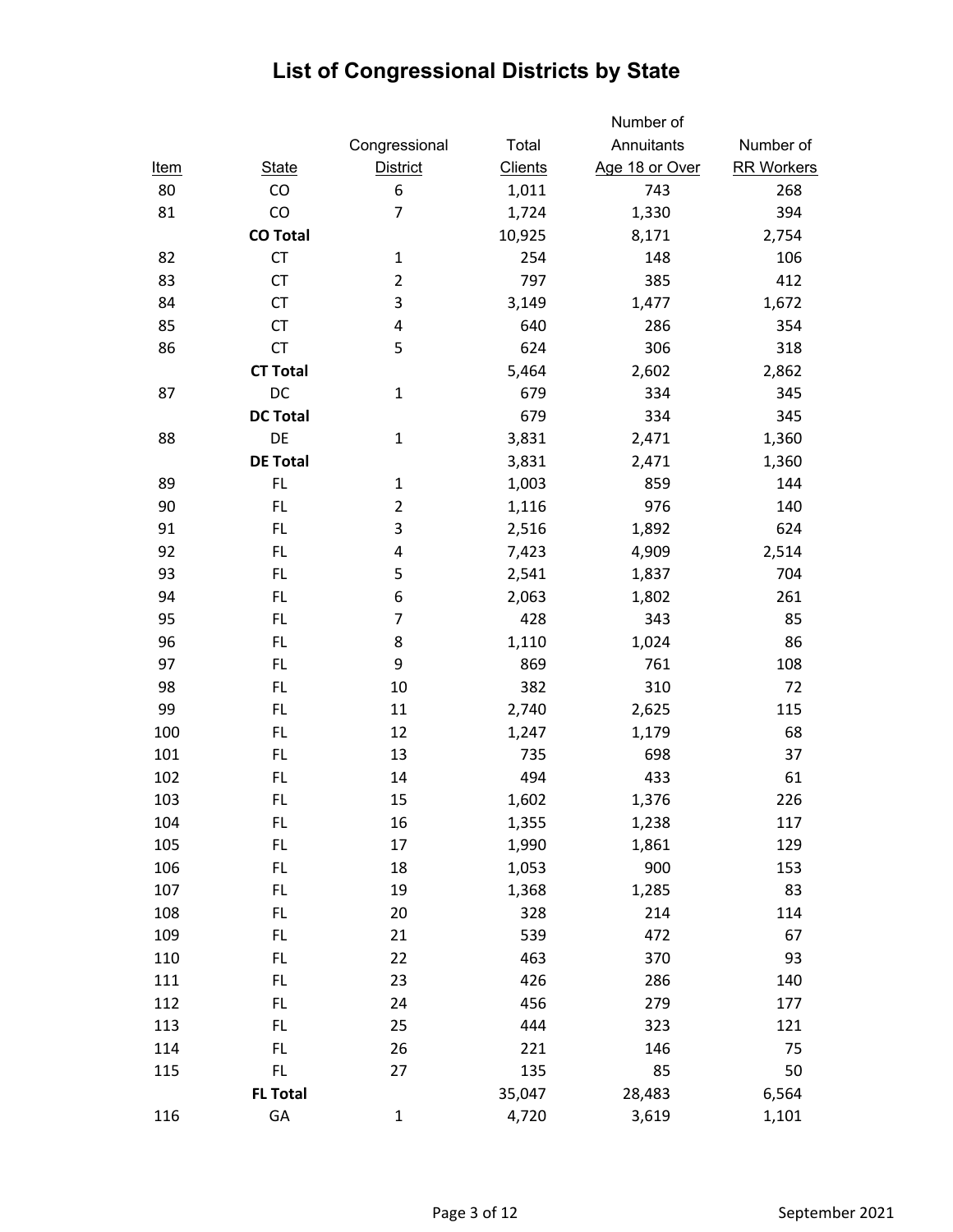|             |                 |                 |                | Number of      |                   |
|-------------|-----------------|-----------------|----------------|----------------|-------------------|
|             |                 | Congressional   | Total          | Annuitants     | Number of         |
| <u>Item</u> | <b>State</b>    | <b>District</b> | <b>Clients</b> | Age 18 or Over | <b>RR Workers</b> |
| 117         | GA              | $\overline{2}$  | 1,500          | 1,135          | 365               |
| 118         | GA              | 3               | 2,014          | 1,308          | 706               |
| 119         | GA              | 4               | 1,133          | 789            | 344               |
| 120         | GA              | 5               | 1,103          | 590            | 513               |
| 121         | GA              | 6               | 826            | 438            | 388               |
| 122         | GA              | 7               | 866            | 529            | 337               |
| 123         | GA              | 8               | 2,019          | 1,390          | 629               |
| 124         | GA              | 9               | 1,031          | 837            | 194               |
| 125         | GA              | 10              | 1,221          | 807            | 414               |
| 126         | GA              | 11              | 1,612          | 988            | 624               |
| 127         | GA              | 12              | 1,602          | 1,134          | 468               |
| 128         | GA              | 13              | 2,106          | 1,295          | 811               |
| 129         | GA              | 14              | 1,808          | 1,221          | 587               |
|             | <b>GA Total</b> |                 | 23,561         | 16,080         | 7,481             |
| 130         | HI              | $\mathbf 1$     | 45             | 33             | 12                |
| 131         | HI              | $\overline{2}$  | 141            | 133            | 8                 |
|             | <b>HI Total</b> |                 | 186            | 166            | 20                |
| 132         | IA              | $\mathbf{1}$    | 2,274          | 1,581          | 693               |
| 133         | IA              | $\overline{2}$  | 3,205          | 2,430          | 775               |
| 134         | IA              | 3               | 3,660          | 2,735          | 925               |
| 135         | IA              | 4               | 2,666          | 1,818          | 848               |
|             | <b>IA Total</b> |                 | 11,805         | 8,564          | 3,241             |
| 136         | ID              | $\mathbf{1}$    | 2,624          | 1,891          | 733               |
| 137         | ID              | $\overline{2}$  | 3,171          | 2,451          | 720               |
|             | <b>ID Total</b> |                 | 5,795          | 4,342          | 1,453             |
| 138         | IL              | $\mathbf{1}$    | 4,492          | 2,640          | 1,852             |
| 139         | IL              | $\overline{2}$  | 5,688          | 3,151          | 2,537             |
| 140         | IL              | 3               | 3,491          | 2,037          | 1,454             |
| 141         | IL              | 4               | 1,477          | 829            | 648               |
| 142         | IL              | 5               | 1,317          | 813            | 504               |
| 143         | IL              | 6               | 1,577          | 1,123          | 454               |
| 144         | IL              | 7               | 1,446          | 758            | 688               |
| 145         | IL              | 8               | 1,235          | 831            | 404               |
| 146         | IL              | 9               | 1,000          | 688            | 312               |
| 147         | IL              | 10              | 656            | 419            | 237               |
| 148         | IL              | 11              | 2,258          | 1,259          | 999               |
| 149         | IL              | 12              | 3,851          | 2,933          | 918               |
| 150         | IL              | 13              | 3,012          | 2,231          | 781               |
| 151         | IL              | 14              | 2,168          | 1,327          | 841               |
| 152         | IL              | 15              | 4,028          | 3,001          | 1,027             |
| 153         | IL              | 16              | 1,773          | 1,079          | 694               |
| 154         | L               | 17              | 4,189          | 2,577          | 1,612             |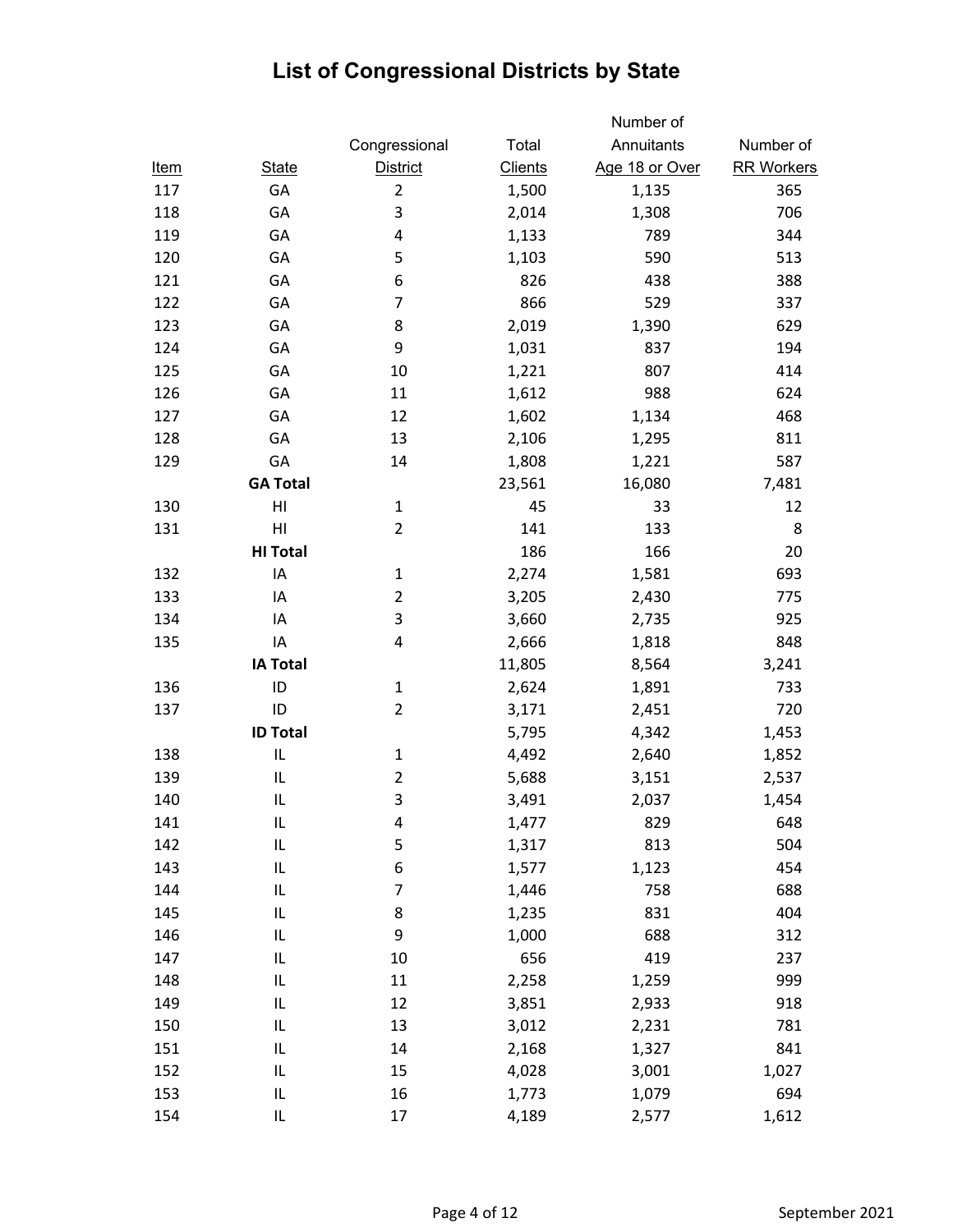|             |                 |                 |                | Number of      |                   |
|-------------|-----------------|-----------------|----------------|----------------|-------------------|
|             |                 | Congressional   | Total          | Annuitants     | Number of         |
| <u>Item</u> | <b>State</b>    | <b>District</b> | <b>Clients</b> | Age 18 or Over | <b>RR Workers</b> |
| 155         | IL              | 18              | 2,298          | 1,558          | 740               |
|             | <b>IL Total</b> |                 | 45,956         | 29,254         | 16,702            |
| 156         | IN              | $\mathbf 1$     | 6,253          | 3,109          | 3,144             |
| 157         | IN              | $\overline{2}$  | 2,393          | 1,480          | 913               |
| 158         | IN              | 3               | 2,009          | 1,313          | 696               |
| 159         | IN              | 4               | 2,119          | 1,458          | 661               |
| 160         | IN              | 5               | 864            | 634            | 230               |
| 161         | IN              | 6               | 1,250          | 911            | 339               |
| 162         | IN              | 7               | 1,560          | 1,206          | 354               |
| 163         | IN              | 8               | 2,478          | 1,874          | 604               |
| 164         | IN              | 9               | 2,267          | 1,742          | 525               |
|             | <b>IN Total</b> |                 | 21,193         | 13,727         | 7,466             |
| 165         | KS              | $\mathbf 1$     | 2,921          | 2,104          | 817               |
| 166         | KS              | $\overline{2}$  | 7,870          | 5,594          | 2,276             |
| 167         | KS              | 3               | 4,565          | 3,133          | 1,432             |
| 168         | KS              | 4               | 2,507          | 1,654          | 853               |
|             | <b>KS Total</b> |                 | 17,863         | 12,485         | 5,378             |
| 169         | KY              | $\mathbf 1$     | 2,239          | 1,780          | 459               |
| 170         | KY              | $\overline{2}$  | 1,651          | 1,252          | 399               |
| 171         | KY              | 3               | 1,752          | 1,537          | 215               |
| 172         | KY              | 4               | 4,967          | 3,914          | 1,053             |
| 173         | KY              | 5               | 4,090          | 3,226          | 864               |
| 174         | KY              | 6               | 1,152          | 969            | 183               |
|             | <b>KY Total</b> |                 | 15,851         | 12,678         | 3,173             |
| 175         | LA              | $\mathbf{1}$    | 1,527          | 1,105          | 422               |
| 176         | LA              | $\overline{2}$  | 1,364          | 894            | 470               |
| 177         | LA              | 3               | 1,400          | 978            | 422               |
| 178         | LA              | 4               | 2,782          | 1,807          | 975               |
| 179         | LA              | 5               | 1,599          | 1,117          | 482               |
| 180         | LA              | 6               | 1,425          | 772            | 653               |
|             | <b>LA Total</b> |                 | 10,097         | 6,673          | 3,424             |
| 181         | MA              | 1               | 887            | 581            | 306               |
| 182         | MA              | $\overline{2}$  | 840            | 458            | 382               |
| 183         | MA              | 3               | 731            | 401            | 330               |
| 184         | MA              | 4               | 636            | 318            | 318               |
| 185         | MA              | 5               | 428            | 243            | 185               |
| 186         | MA              | 6               | 881            | 492            | 389               |
| 187         | MA              | 7               | 568            | 218            | 350               |
| 188         | MA              | 8               | 1,109          | 494            | 615               |
| 189         | MA              | 9               | 724            | 410            | 314               |
|             | <b>MA Total</b> |                 | 6,804          | 3,615          | 3,189             |
| 190         | MD              | $\mathbf{1}$    | 2,128          | 1,389          | 739               |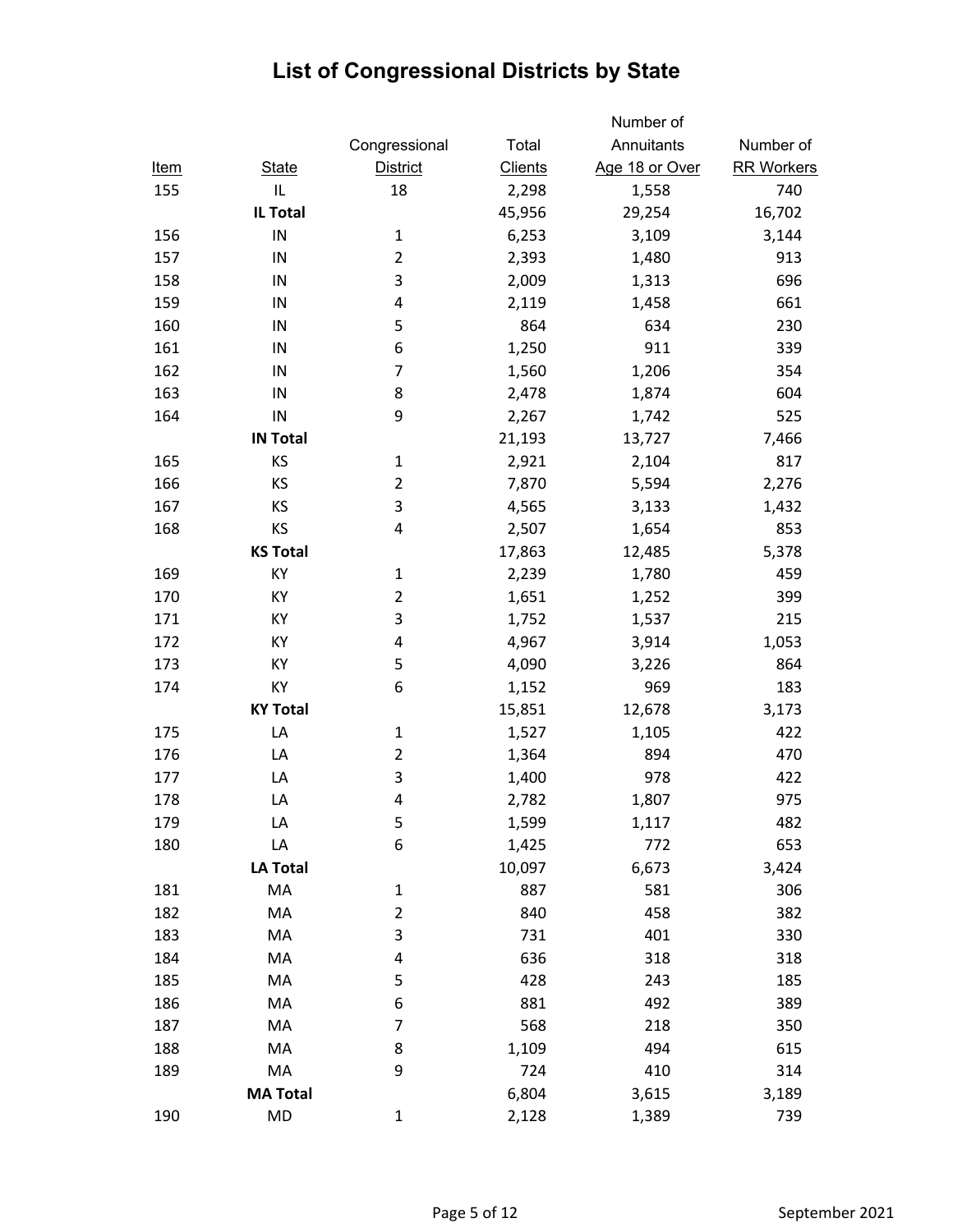|             |                        |                 |                | Number of      |                   |
|-------------|------------------------|-----------------|----------------|----------------|-------------------|
|             |                        | Congressional   | Total          | Annuitants     | Number of         |
| <u>Item</u> | <b>State</b>           | <b>District</b> | <b>Clients</b> | Age 18 or Over | <b>RR Workers</b> |
| 191         | MD                     | $\overline{2}$  | 1,749          | 1,181          | 568               |
| 192         | MD                     | 3               | 1,171          | 836            | 335               |
| 193         | <b>MD</b>              | 4               | 1,232          | 731            | 501               |
| 194         | <b>MD</b>              | 5               | 1,376          | 769            | 607               |
| 195         | MD                     | 6               | 2,311          | 1,740          | 571               |
| 196         | MD                     | $\overline{7}$  | 1,095          | 832            | 263               |
| 197         | MD                     | 8               | 709            | 454            | 255               |
|             | <b>MD Total</b>        |                 | 11,771         | 7,932          | 3,839             |
| 198         | ME                     | $\mathbf{1}$    | 935            | 733            | 202               |
| 199         | ME                     | $\overline{2}$  | 1,857          | 1,398          | 459               |
|             | <b>ME Total</b>        |                 | 2,792          | 2,131          | 661               |
| 200         | MI                     | $\mathbf 1$     | 1,798          | 1,426          | 372               |
| 201         | MI                     | $\overline{2}$  | 821            | 734            | 87                |
| 202         | MI                     | 3               | 1,349          | 1,200          | 149               |
| 203         | MI                     | 4               | 1,095          | 961            | 134               |
| 204         | MI                     | 5               | 987            | 795            | 192               |
| 205         | MI                     | 6               | 1,112          | 816            | 296               |
| 206         | MI                     | $\overline{7}$  | 1,530          | 1,160          | 370               |
| 207         | MI                     | 8               | 571            | 482            | 89                |
| 208         | MI                     | 9               | 523            | 441            | 82                |
| 209         | MI                     | 10              | 1,117          | 969            | 148               |
| 210         | MI                     | 11              | 722            | 603            | 119               |
| 211         | MI                     | 12              | 1,484          | 1,162          | 322               |
| 212         | MI                     | 13              | 587            | 477            | 110               |
| 213         | MI                     | 14              | 282            | 222            | 60                |
|             | <b>MI Total</b>        |                 | 13,978         | 11,448         | 2,530             |
| 214         | MN                     | $\mathbf 1$     | 1,000          | 712            | 288               |
| 215         | MN                     | 2               | 1,608          | 1,142          | 466               |
| 216         | MN                     | 3               | 1,275          | 976            | 299               |
| 217         | MN                     | 4               | 2,203          | 1,891          | 312               |
| 218         | MN                     | 5               | 935            | 721            | 214               |
| 219         | MN                     | 6               | 2,248          | 1,594          | 654               |
| 220         | MN                     | $\overline{7}$  | 2,664          | 1,853          | 811               |
| 221         | $\mathsf{M}\mathsf{N}$ | 8               | 4,935          | 3,561          | 1,374             |
|             | <b>MN Total</b>        |                 | 16,868         | 12,450         | 4,418             |
| 222         | MO                     | $\mathbf{1}$    | 1,094          | 912            | 182               |
| 223         | MO                     | $\overline{2}$  | 1,871          | 1,591          | 280               |
| 224         | MO                     | 3               | 2,013          | 1,568          | 445               |
| 225         | MO                     | 4               | 2,951          | 2,089          | 862               |
| 226         | MO                     | 5               | 3,607          | 2,344          | 1,263             |
| 227         | MO                     | 6               | 5,970          | 3,646          | 2,324             |
| 228         | MO                     | $\overline{7}$  | 3,810          | 3,062          | 748               |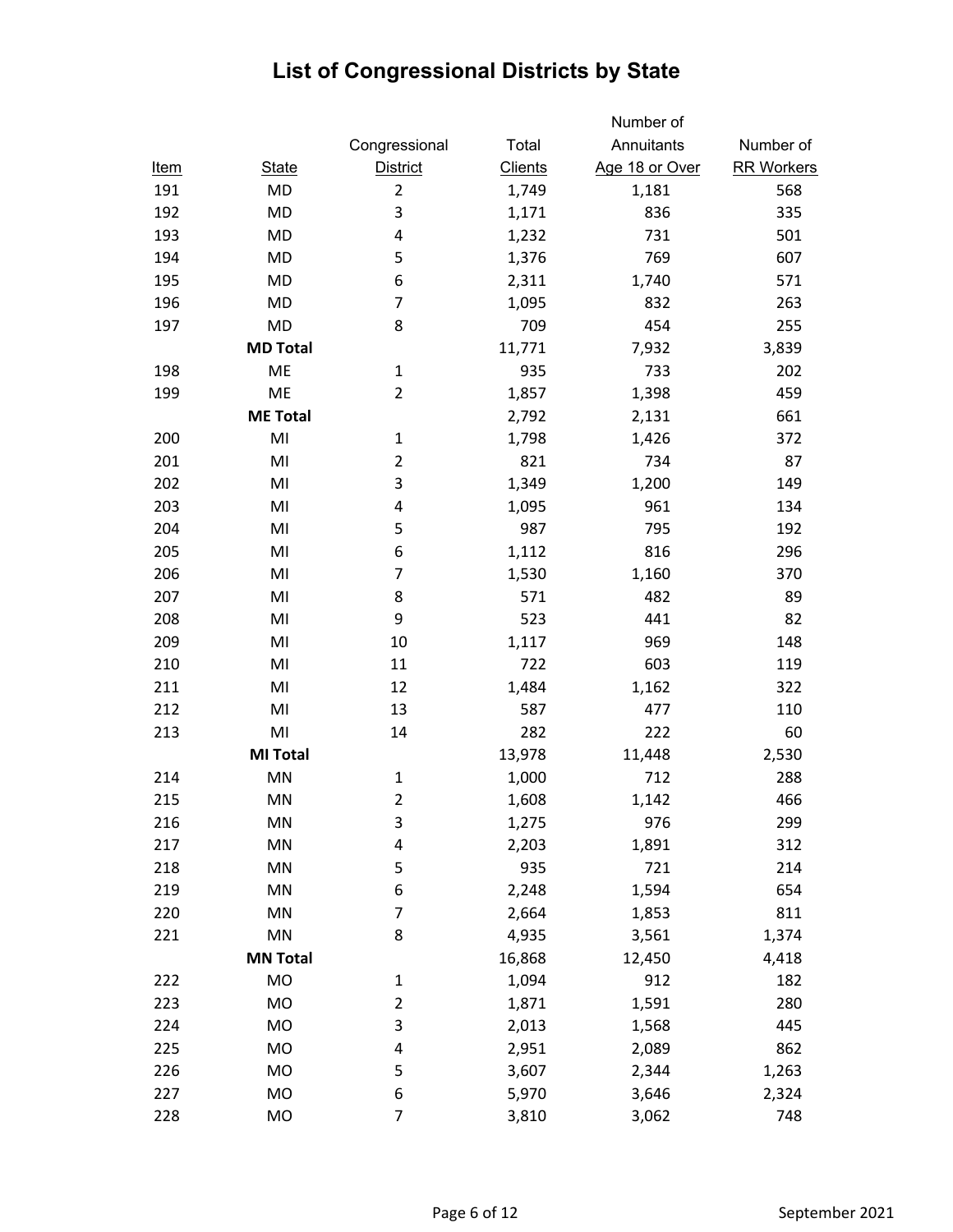|             |                        |                 |                | Number of      |                   |
|-------------|------------------------|-----------------|----------------|----------------|-------------------|
|             |                        | Congressional   | Total          | Annuitants     | Number of         |
| <u>Item</u> | <b>State</b>           | <b>District</b> | <b>Clients</b> | Age 18 or Over | <b>RR Workers</b> |
| 229         | <b>MO</b>              | 8               | 3,775          | 2,353          | 1,422             |
|             | <b>MO Total</b>        |                 | 25,091         | 17,565         | 7,526             |
| 230         | <b>MS</b>              | $\mathbf 1$     | 2,413          | 1,575          | 838               |
| 231         | <b>MS</b>              | $\overline{2}$  | 1,100          | 799            | 301               |
| 232         | <b>MS</b>              | 3               | 2,233          | 1,622          | 611               |
| 233         | <b>MS</b>              | 4               | 1,327          | 937            | 390               |
|             | <b>MS Total</b>        |                 | 7,073          | 4,933          | 2,140             |
| 234         | MT                     | $\mathbf 1$     | 9,094          | 5,693          | 3,401             |
|             | <b>MT Total</b>        |                 | 9,094          | 5,693          | 3,401             |
| 235         | <b>NC</b>              | $\mathbf{1}$    | 1,245          | 971            | 274               |
| 236         | <b>NC</b>              | $\overline{2}$  | 815            | 503            | 312               |
| 237         | <b>NC</b>              | 3               | 776            | 648            | 128               |
| 238         | <b>NC</b>              | 4               | 496            | 390            | 106               |
| 239         | <b>NC</b>              | 5               | 495            | 398            | 97                |
| 240         | <b>NC</b>              | 6               | 561            | 446            | 115               |
| 241         | <b>NC</b>              | 7               | 1,206          | 1,020          | 186               |
| 242         | <b>NC</b>              | 8               | 734            | 526            | 208               |
| 243         | <b>NC</b>              | 9               | 1,718          | 1,363          | 355               |
| 244         | <b>NC</b>              | 10              | 733            | 575            | 158               |
| 245         | <b>NC</b>              | 11              | 1,356          | 1,161          | 195               |
| 246         | <b>NC</b>              | 12              | 624            | 473            | 151               |
| 247         | <b>NC</b>              | 13              | 1,195          | 806            | 389               |
|             | <b>NC Total</b>        |                 | 11,954         | 9,280          | 2,674             |
| 248         | <b>ND</b>              | $\mathbf{1}$    | 4,688          | 2,885          | 1,803             |
|             | <b>ND Total</b>        |                 | 4,688          | 2,885          | 1,803             |
| 249         | <b>NE</b>              | $\mathbf{1}$    | 6,308          | 3,912          | 2,396             |
| 250         | <b>NE</b>              | $\overline{2}$  | 8,029          | 4,486          | 3,543             |
| 251         | <b>NE</b>              | 3               | 10,977         | 6,466          | 4,511             |
|             | <b>NE Total</b>        |                 | 25,314         | 14,864         | 10,450            |
| 252         | <b>NH</b>              | $\mathbf 1$     | 577            | 370            | 207               |
| 253         | <b>NH</b>              | $\overline{2}$  | 715            | 494            | 221               |
|             | <b>NH Total</b>        |                 | 1,292          | 864            | 428               |
| 254         | $\mathsf{NJ}$          | 1               | 1,687          | 1,011          | 676               |
| 255         | $\mathsf{N}\mathsf{J}$ | $\overline{2}$  | 979            | 707            | 272               |
| 256         | <b>NJ</b>              | 3               | 2,245          | 1,324          | 921               |
| 257         | $\mathsf{N}\mathsf{J}$ | 4               | 1,732          | 995            | 737               |
| 258         | <b>NJ</b>              | 5               | 962            | 455            | 507               |
| 259         | NJ                     | 6               | 1,994          | 916            | 1,078             |
| 260         | $\mathsf{N}\mathsf{J}$ | $\overline{7}$  | 1,127          | 534            | 593               |
| 261         | NJ                     | 8               | 1,102          | 398            | 704               |
| 262         | $\mathsf{N}\mathsf{J}$ | 9               | 1,005          | 527            | 478               |
| 263         | NJ                     | 10              | 2,166          | 635            | 1,531             |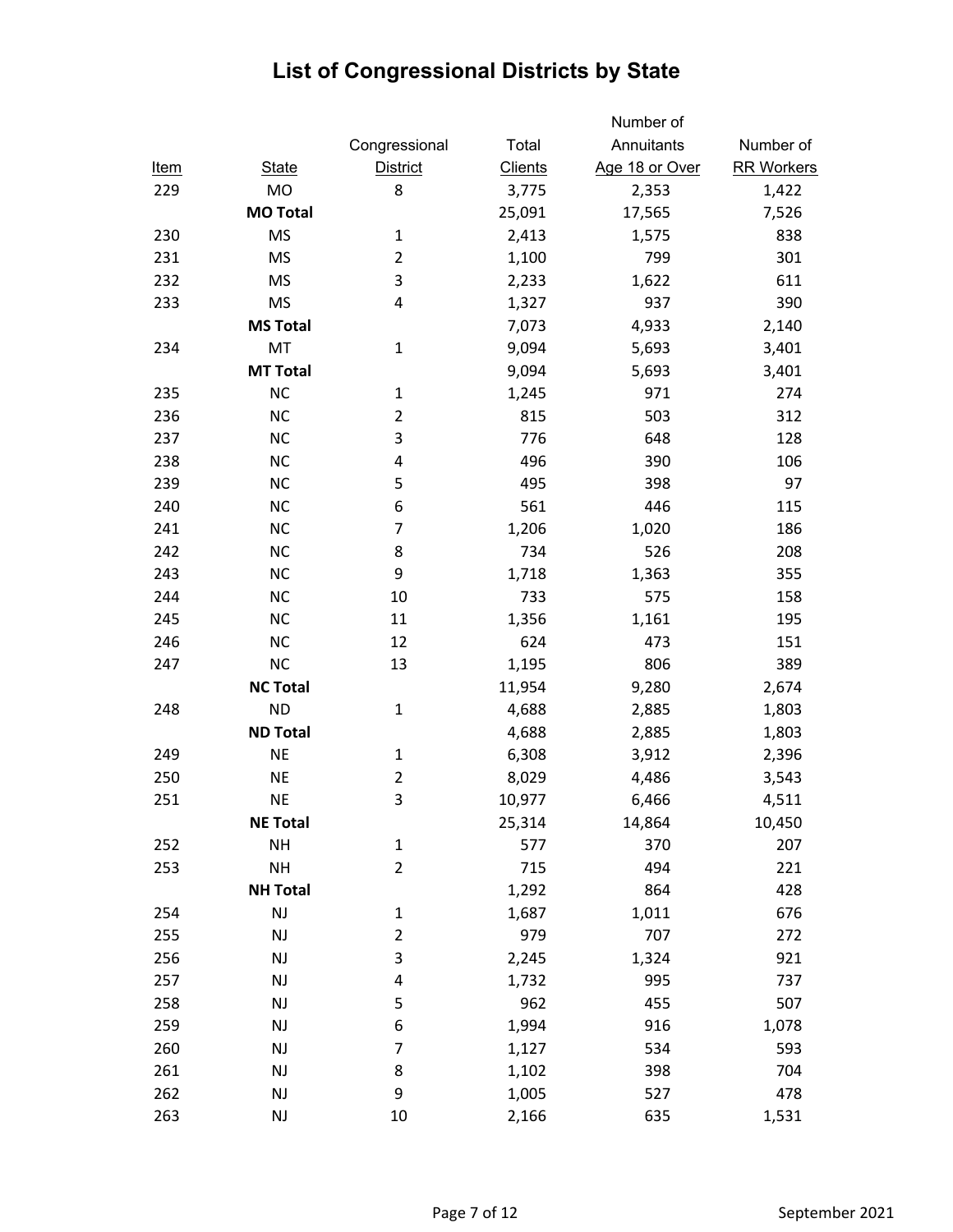|             |                 |                 |                | Number of      |                   |
|-------------|-----------------|-----------------|----------------|----------------|-------------------|
|             |                 | Congressional   | Total          | Annuitants     | Number of         |
| <u>Item</u> | <b>State</b>    | <b>District</b> | <b>Clients</b> | Age 18 or Over | <b>RR Workers</b> |
| 264         | <b>NJ</b>       | 11              | 965            | 459            | 506               |
| 265         | NJ              | 12              | 1,232          | 571            | 661               |
|             | <b>NJ Total</b> |                 | 17,196         | 8,532          | 8,664             |
| 266         | <b>NM</b>       | $\mathbf{1}$    | 899            | 650            | 249               |
| 267         | <b>NM</b>       | $\overline{2}$  | 2,188          | 1,462          | 726               |
| 268         | <b>NM</b>       | 3               | 2,322          | 1,602          | 720               |
|             | <b>NM Total</b> |                 | 5,409          | 3,714          | 1,695             |
| 269         | <b>NV</b>       | $\mathbf 1$     | 358            | 330            | 28                |
| 270         | <b>NV</b>       | $\overline{2}$  | 1,380          | 1,052          | 328               |
| 271         | <b>NV</b>       | 3               | 918            | 736            | 182               |
| 272         | <b>NV</b>       | 4               | 996            | 857            | 139               |
|             | <b>NV Total</b> |                 | 3,652          | 2,975          | 677               |
| 273         | <b>NY</b>       | $\mathbf{1}$    | 3,741          | 1,763          | 1,978             |
| 274         | <b>NY</b>       | $\overline{2}$  | 4,798          | 2,201          | 2,597             |
| 275         | <b>NY</b>       | 3               | 1,648          | 851            | 797               |
| 276         | <b>NY</b>       | 4               | 2,350          | 1,132          | 1,218             |
| 277         | <b>NY</b>       | 5               | 1,398          | 463            | 935               |
| 278         | <b>NY</b>       | 6               | 672            | 272            | 400               |
| 279         | <b>NY</b>       | 7               | 265            | 97             | 168               |
| 280         | <b>NY</b>       | 8               | 685            | 275            | 410               |
| 281         | <b>NY</b>       | 9               | 583            | 234            | 349               |
| 282         | <b>NY</b>       | 10              | 228            | 112            | 116               |
| 283         | <b>NY</b>       | 11              | 540            | 293            | 247               |
| 284         | <b>NY</b>       | 12              | 226            | 107            | 119               |
| 285         | <b>NY</b>       | 13              | 405            | 172            | 233               |
| 286         | <b>NY</b>       | 14              | 536            | 266            | 270               |
| 287         | <b>NY</b>       | 15              | 332            | 131            | 201               |
| 288         | <b>NY</b>       | 16              | 1,056          | 478            | 578               |
| 289         | <b>NY</b>       | 17              | 1,343          | 719            | 624               |
| 290         | <b>NY</b>       | 18              | 2,928          | 1,335          | 1,593             |
| 291         | <b>NY</b>       | 19              | 2,801          | 1,631          | 1,170             |
| 292         | <b>NY</b>       | 20              | 2,579          | 1,681          | 898               |
| 293         | <b>NY</b>       | 21              | 988            | 742            | 246               |
| 294         | <b>NY</b>       | 22              | 933            | 641            | 292               |
| 295         | <b>NY</b>       | 23              | 1,239          | 927            | 312               |
| 296         | <b>NY</b>       | 24              | 841            | 638            | 203               |
| 297         | NY              | 25              | 420            | 189            | 231               |
| 298         | <b>NY</b>       | 26              | 1,437          | 1,145          | 292               |
| 299         | <b>NY</b>       | 27              | 1,841          | 1,334          | 507               |
|             | <b>NY Total</b> |                 | 36,813         | 19,829         | 16,984            |
| 300         | OH              | $\mathbf 1$     | 859            | 675            | 184               |
| 301         | OH              | $\overline{2}$  | 1,444          | 1,152          | 292               |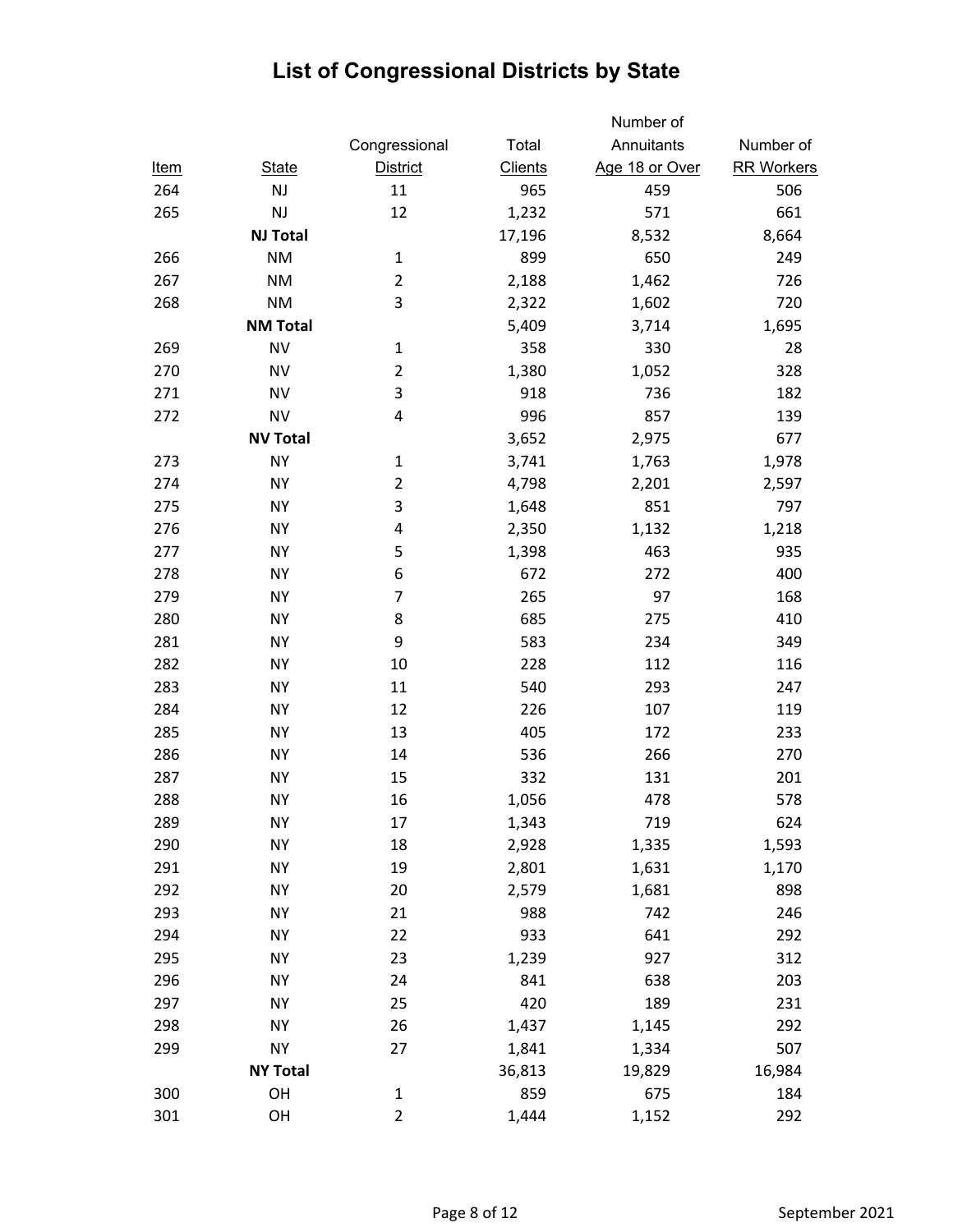|             |                 |                         |                | Number of      |                   |
|-------------|-----------------|-------------------------|----------------|----------------|-------------------|
|             |                 | Congressional           | Total          | Annuitants     | Number of         |
| <u>Item</u> | <b>State</b>    | <b>District</b>         | <b>Clients</b> | Age 18 or Over | <b>RR Workers</b> |
| 302         | OH              | 3                       | 681            | 566            | 115               |
| 303         | OH              | 4                       | 2,976          | 2,039          | 937               |
| 304         | OH              | 5                       | 2,932          | 1,996          | 936               |
| 305         | OH              | 6                       | 3,270          | 2,403          | 867               |
| 306         | OH              | 7                       | 2,757          | 1,801          | 956               |
| 307         | OH              | 8                       | 919            | 703            | 216               |
| 308         | OH              | 9                       | 2,426          | 1,783          | 643               |
| 309         | OH              | 10                      | 405            | 321            | 84                |
| 310         | OH              | 11                      | 727            | 624            | 103               |
| 311         | OH              | 12                      | 1,096          | 912            | 184               |
| 312         | OH              | 13                      | 1,434          | 1,180          | 254               |
| 313         | OH              | 14                      | 2,108          | 1,740          | 368               |
| 314         | OH              | 15                      | 1,065          | 808            | 257               |
| 315         | OH              | 16                      | 1,448          | 1,153          | 295               |
|             | <b>OH Total</b> |                         | 26,547         | 19,856         | 6,691             |
| 316         | OK              | $\mathbf{1}$            | 1,155          | 716            | 439               |
| 317         | OK              | $\overline{2}$          | 2,373          | 1,640          | 733               |
| 318         | OK              | 3                       | 1,763          | 1,186          | 577               |
| 319         | OK              | 4                       | 844            | 595            | 249               |
| 320         | OK              | 5                       | 542            | 430            | 112               |
|             | <b>OK Total</b> |                         | 6,677          | 4,567          | 2,110             |
| 321         | <b>OR</b>       | $\mathbf{1}$            | 959            | 746            | 213               |
| 322         | OR              | $\overline{2}$          | 3,262          | 2,384          | 878               |
| 323         | OR              | 3                       | 1,143          | 919            | 224               |
| 324         | OR              | 4                       | 2,185          | 1,828          | 357               |
| 325         | OR              | 5                       | 1,164          | 963            | 201               |
|             | <b>OR Total</b> |                         | 8,713          | 6,840          | 1,873             |
| 326         | PA              | $\mathbf 1$             | 2,877          | 1,706          | 1,171             |
| 327         | PA              | $\overline{\mathbf{c}}$ | 1,577          | 812            | 765               |
| 328         | PA              | 3                       | 1,805          | 920            | 885               |
| 329         | PA              | 4                       | 1,502          | 984            | 518               |
| 330         | PA              | 5                       | 2,626          | 1,717          | 909               |
| 331         | PA              | 6                       | 1,425          | 1,083          | 342               |
| 332         | PA              | $\overline{7}$          | 1,296          | 942            | 354               |
| 333         | PA              | 8                       | 1,442          | 1,050          | 392               |
| 334         | PA              | 9                       | 1,636          | 1,139          | 497               |
| 335         | PA              | 10                      | 2,425          | 1,818          | 607               |
| 336         | PA              | 11                      | 1,323          | 841            | 482               |
| 337         | PA              | 12                      | 1,865          | 1,373          | 492               |
| 338         | PA              | 13                      | 4,971          | 3,844          | 1,127             |
| 339         | PA              | 14                      | 2,664          | 1,959          | 705               |
| 340         | PA              | 15                      | 2,538          | 1,924          | 614               |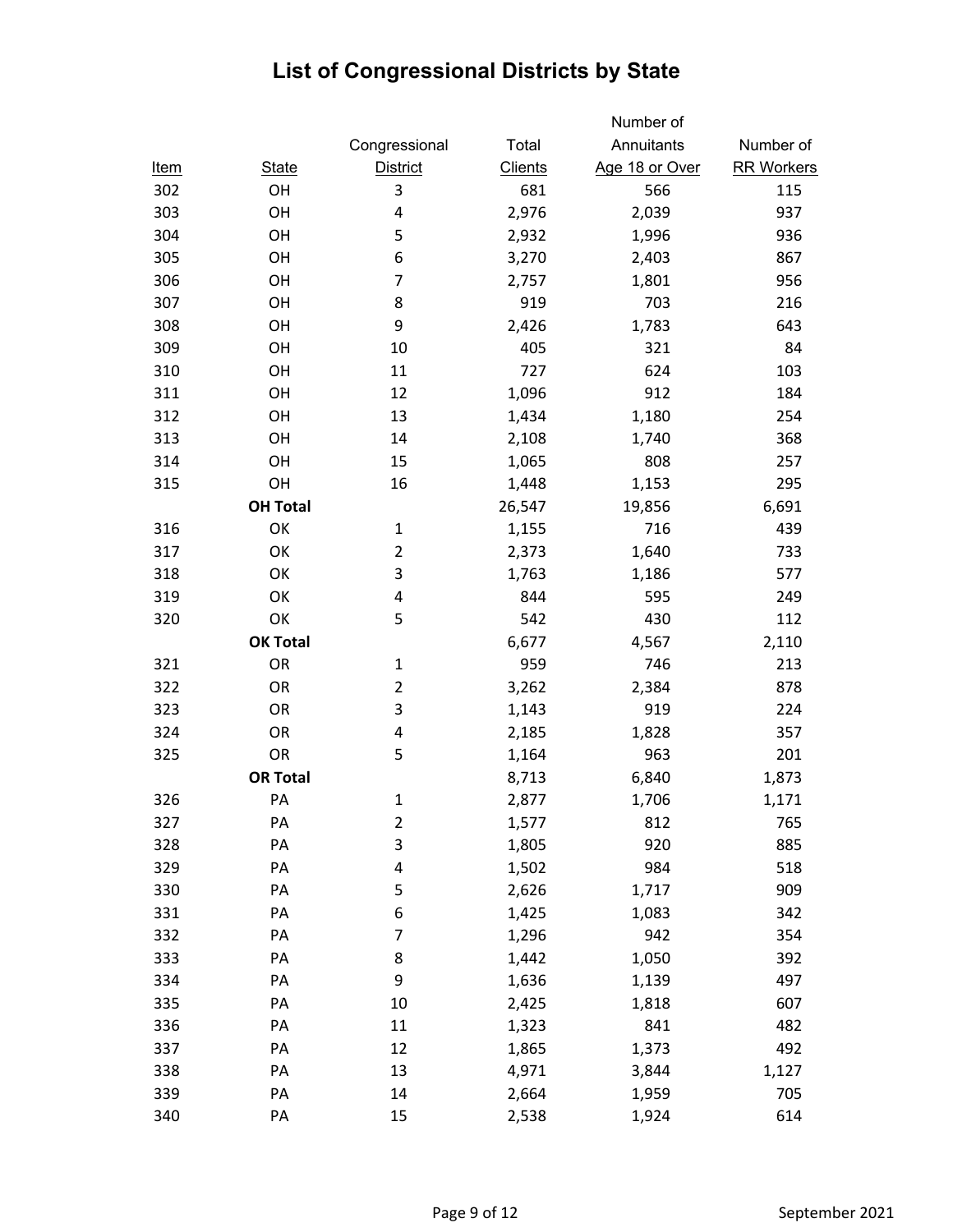|             |                 |                         |                | Number of      |                   |
|-------------|-----------------|-------------------------|----------------|----------------|-------------------|
|             |                 | Congressional           | Total          | Annuitants     | Number of         |
| <u>Item</u> | <b>State</b>    | <b>District</b>         | <b>Clients</b> | Age 18 or Over | <b>RR Workers</b> |
| 341         | PA              | 16                      | 2,411          | 2,037          | 374               |
| 342         | PA              | 17                      | 2,944          | 2,331          | 613               |
| 343         | PA              | 18                      | 1,610          | 1,334          | 276               |
|             | <b>PA Total</b> |                         | 38,937         | 27,814         | 11,123            |
| 344         | R <sub>l</sub>  | $\mathbf{1}$            | 432            | 246            | 186               |
| 345         | R <sub>l</sub>  | $\overline{2}$          | 610            | 328            | 282               |
|             | <b>RI Total</b> |                         | 1,042          | 574            | 468               |
| 346         | SC              | $\mathbf 1$             | 1,224          | 909            | 315               |
| 347         | SC              | $\overline{2}$          | 1,016          | 758            | 258               |
| 348         | SC              | 3                       | 1,362          | 1,044          | 318               |
| 349         | SC              | 4                       | 1,121          | 946            | 175               |
| 350         | SC              | 5                       | 1,012          | 785            | 227               |
| 351         | SC              | 6                       | 920            | 724            | 196               |
| 352         | SC              | $\overline{7}$          | 2,049          | 1,715          | 334               |
|             | <b>SC Total</b> |                         | 8,704          | 6,881          | 1,823             |
| 353         | SD              | $\mathbf{1}$            | 2,549          | 1,730          | 819               |
|             | <b>SD Total</b> |                         | 2,549          | 1,730          | 819               |
| 354         | <b>TN</b>       | $\mathbf 1$             | 1,980          | 1,594          | 386               |
| 355         | <b>TN</b>       | $\overline{2}$          | 2,159          | 1,707          | 452               |
| 356         | <b>TN</b>       | 3                       | 2,921          | 2,253          | 668               |
| 357         | <b>TN</b>       | 4                       | 1,724          | 1,159          | 565               |
| 358         | <b>TN</b>       | 5                       | 820            | 694            | 126               |
| 359         | TN              | 6                       | 1,165          | 880            | 285               |
| 360         | <b>TN</b>       | $\overline{7}$          | 1,143          | 853            | 290               |
| 361         | <b>TN</b>       | 8                       | 1,905          | 1,321          | 584               |
| 362         | <b>TN</b>       | 9                       | 1,082          | 719            | 363               |
|             | <b>TN Total</b> |                         | 14,899         | 11,180         | 3,719             |
| 363         | TХ              | 1                       | 1,957          | 1,404          | 553               |
| 364         | TX              | $\overline{\mathbf{c}}$ | 1,325          | 745            | 580               |
| 365         | TX              | 3                       | 449            | 337            | 112               |
| 366         | TX              | 4                       | 2,030          | 1,572          | 458               |
| 367         | TX              | 5                       | 1,439          | 1,076          | 363               |
| 368         | TX              | 6                       | 1,686          | 1,077          | 609               |
| 369         | TX              | $\overline{7}$          | 408            | 275            | 133               |
| 370         | TX              | 8                       | 2,240          | 1,381          | 859               |
| 371         | TX              | 9                       | 618            | 414            | 204               |
| 372         | TX              | 10                      | 1,266          | 879            | 387               |
| 373         | TX              | 11                      | 1,282          | 987            | 295               |
| 374         | TX              | 12                      | 5,050          | 2,345          | 2,705             |
| 375         | TX              | 13                      | 3,870          | 2,172          | 1,698             |
| 376         | TX              | 14                      | 1,649          | 1,067          | 582               |
| 377         | TX              | 15                      | 573            | 425            | 148               |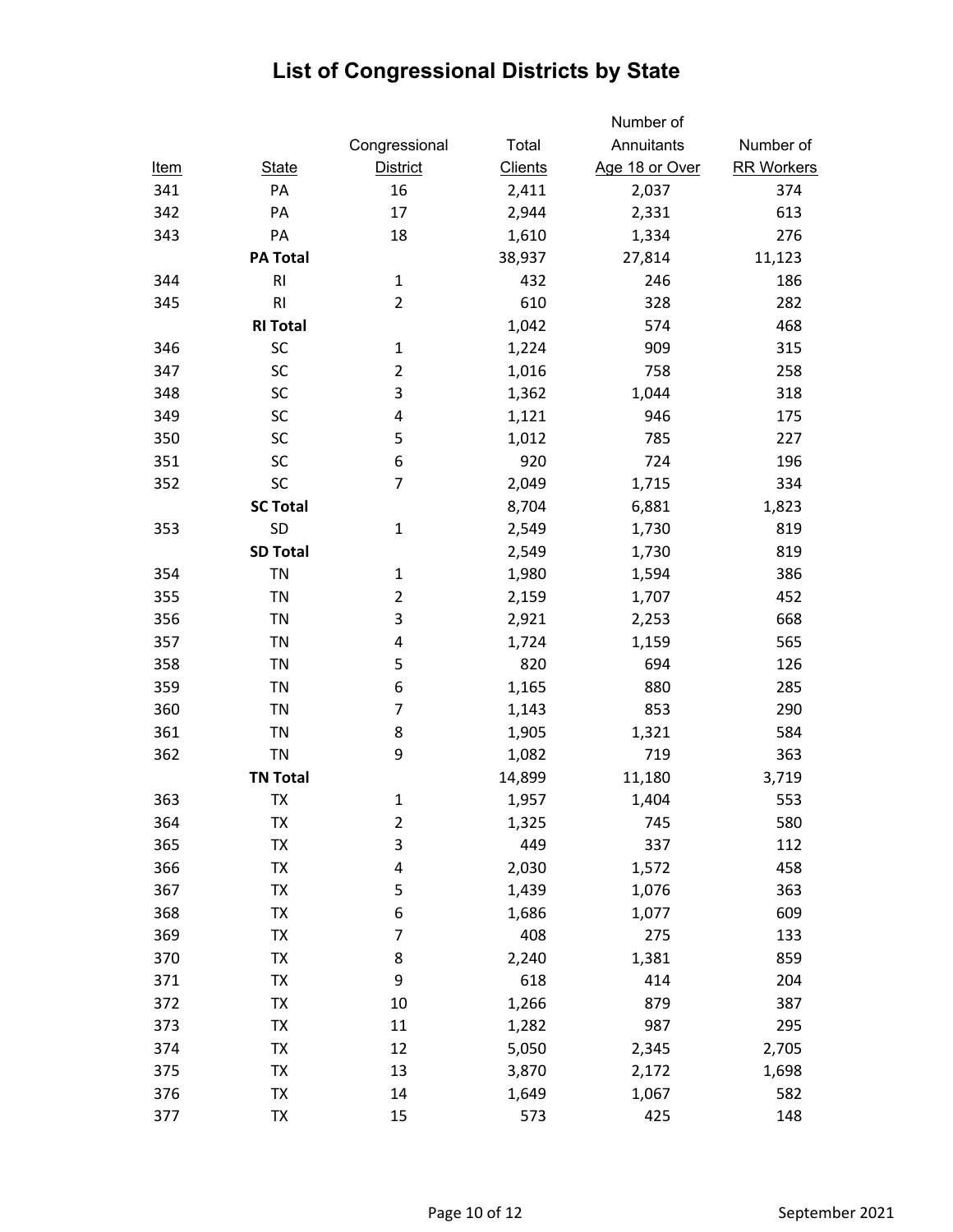|             |                 |                         |                | Number of      |                   |
|-------------|-----------------|-------------------------|----------------|----------------|-------------------|
|             |                 | Congressional           | Total          | Annuitants     | Number of         |
| <u>Item</u> | <b>State</b>    | <b>District</b>         | <b>Clients</b> | Age 18 or Over | <b>RR Workers</b> |
| 378         | TX              | 16                      | 1,813          | 1,168          | 645               |
| 379         | TX              | 17                      | 1,590          | 1,186          | 404               |
| 380         | TX              | 18                      | 1,073          | 726            | 347               |
| 381         | <b>TX</b>       | 19                      | 1,323          | 808            | 515               |
| 382         | TX              | 20                      | 768            | 516            | 252               |
| 383         | TX              | 21                      | 1,075          | 791            | 284               |
| 384         | TX              | 22                      | 917            | 527            | 390               |
| 385         | TX              | 23                      | 1,762          | 1,140          | 622               |
| 386         | TX              | 24                      | 993            | 608            | 385               |
| 387         | TX              | 25                      | 2,256          | 1,636          | 620               |
| 388         | <b>TX</b>       | 26                      | 2,432          | 1,224          | 1,208             |
| 389         | TX              | 27                      | 1,045          | 803            | 242               |
| 390         | TX              | 28                      | 1,518          | 995            | 523               |
| 391         | TX              | 29                      | 787            | 554            | 233               |
| 392         | TX              | 30                      | 372            | 260            | 112               |
| 393         | TX              | 31                      | 1,720          | 1,190          | 530               |
| 394         | <b>TX</b>       | 32                      | 323            | 220            | 103               |
| 395         | <b>TX</b>       | 33                      | 480            | 357            | 123               |
| 396         | TX              | 34                      | 739            | 576            | 163               |
| 397         | <b>TX</b>       | 35                      | 590            | 399            | 191               |
| 398         | TX              | 36                      | 1,857          | 1,173          | 684               |
|             | <b>TX Total</b> |                         | 51,275         | 33,013         | 18,262            |
| 399         | UT              | 1                       | 2,054          | 1,464          | 590               |
| 400         | UT              | $\overline{\mathbf{c}}$ | 1,551          | 1,226          | 325               |
| 401         | UT              | 3                       | 1,068          | 841            | 227               |
| 402         | UT              | 4                       | 1,360          | 980            | 380               |
|             | <b>UT Total</b> |                         | 6,033          | 4,511          | 1,522             |
| 403         | VA              | 1                       | 1,079          | 765            | 314               |
| 404         | VA              | $\overline{\mathbf{c}}$ | 1,375          | 940            | 435               |
| 405         | VA              | 3                       | 1,502          | 1,091          | 411               |
| 406         | VA              | 4                       | 1,382          | 957            | 425               |
| 407         | VA              | 5                       | 2,633          | 1,985          | 648               |
| 408         | VA              | 6                       | 4,349          | 3,614          | 735               |
| 409         | VA              | 7                       | 2,096          | 1,489          | 607               |
| 410         | VA              | 8                       | 559            | 325            | 234               |
| 411         | VA              | 9                       | 3,715          | 2,862          | 853               |
| 412         | VA              | 10                      | 531            | 368            | 163               |
| 413         | VA              | 11                      | 566            | 322            | 244               |
|             | <b>VA Total</b> |                         | 19,787         | 14,718         | 5,069             |
| 414         | VT              | $\mathbf 1$             | 895            | 600            | 295               |
|             | <b>VT Total</b> |                         | 895            | 600            | 295               |
| 415         | WA              | 1                       | 1,001          | 659            | 342               |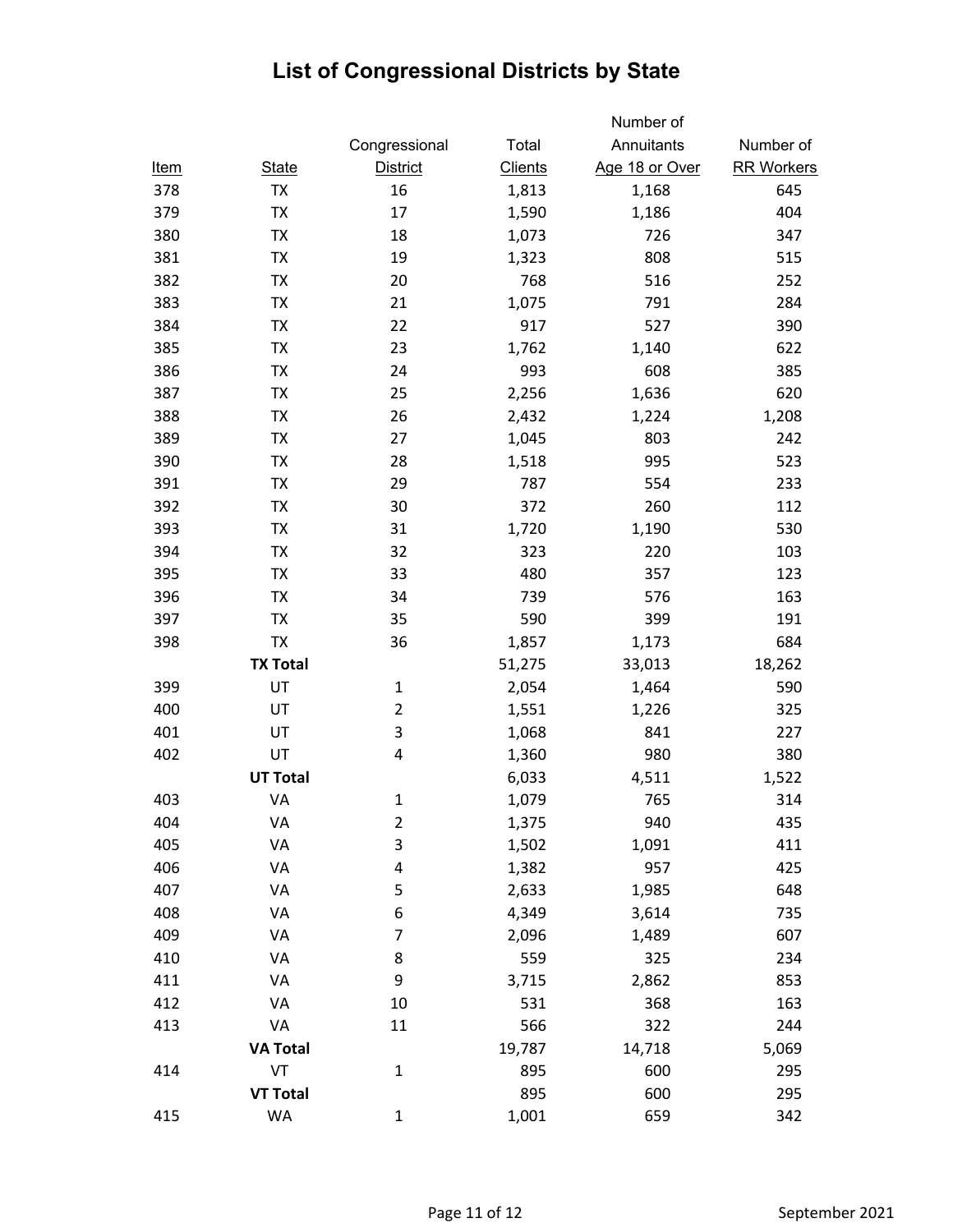|             |                    |                 |                | Number of      |                   |
|-------------|--------------------|-----------------|----------------|----------------|-------------------|
|             |                    | Congressional   | Total          | Annuitants     | Number of         |
| <u>Item</u> | <b>State</b>       | <b>District</b> | <b>Clients</b> | Age 18 or Over | <b>RR Workers</b> |
| 416         | <b>WA</b>          | $\overline{2}$  | 1,131          | 748            | 383               |
| 417         | <b>WA</b>          | 3               | 2,993          | 1,785          | 1,208             |
| 418         | <b>WA</b>          | 4               | 1,675          | 1,075          | 600               |
| 419         | <b>WA</b>          | 5               | 3,082          | 2,203          | 879               |
| 420         | <b>WA</b>          | 6               | 1,030          | 749            | 281               |
| 421         | <b>WA</b>          | 7               | 751            | 487            | 264               |
| 422         | <b>WA</b>          | 8               | 1,332          | 827            | 505               |
| 423         | <b>WA</b>          | 9               | 788            | 488            | 300               |
| 424         | <b>WA</b>          | 10              | 1,093          | 625            | 468               |
|             | <b>WA Total</b>    |                 | 14,876         | 9,646          | 5,230             |
| 425         | WI                 | $\mathbf{1}$    | 968            | 620            | 348               |
| 426         | WI                 | $\overline{2}$  | 558            | 427            | 131               |
| 427         | WI                 | 3               | 2,962          | 1,904          | 1,058             |
| 428         | WI                 | 4               | 483            | 418            | 65                |
| 429         | WI                 | 5               | 699            | 559            | 140               |
| 430         | WI                 | 6               | 1,657          | 1,186          | 471               |
| 431         | WI                 | $\overline{7}$  | 3,164          | 2,305          | 859               |
| 432         | WI                 | 8               | 1,151          | 927            | 224               |
|             | <b>WI Total</b>    |                 | 11,642         | 8,346          | 3,296             |
| 433         | <b>WV</b>          | $\mathbf{1}$    | 1,976          | 1,545          | 431               |
| 434         | <b>WV</b>          | $\overline{2}$  | 1,782          | 1,390          | 392               |
| 435         | WV                 | 3               | 4,974          | 3,828          | 1,146             |
|             | <b>WV Total</b>    |                 | 8,732          | 6,763          | 1,969             |
| 436         | <b>WY</b>          | $\mathbf{1}$    | 5,653          | 3,644          | 2,009             |
|             | <b>WY Total</b>    |                 | 5,653          | 3,644          | 2,009             |
|             | <b>Grand Total</b> |                 | 706,088        | 485,772        | 220,316           |
|             |                    |                 |                |                |                   |

Note: This table relies on the accuracy of zip code validation and the congressional district information contained in the Code‐1 software.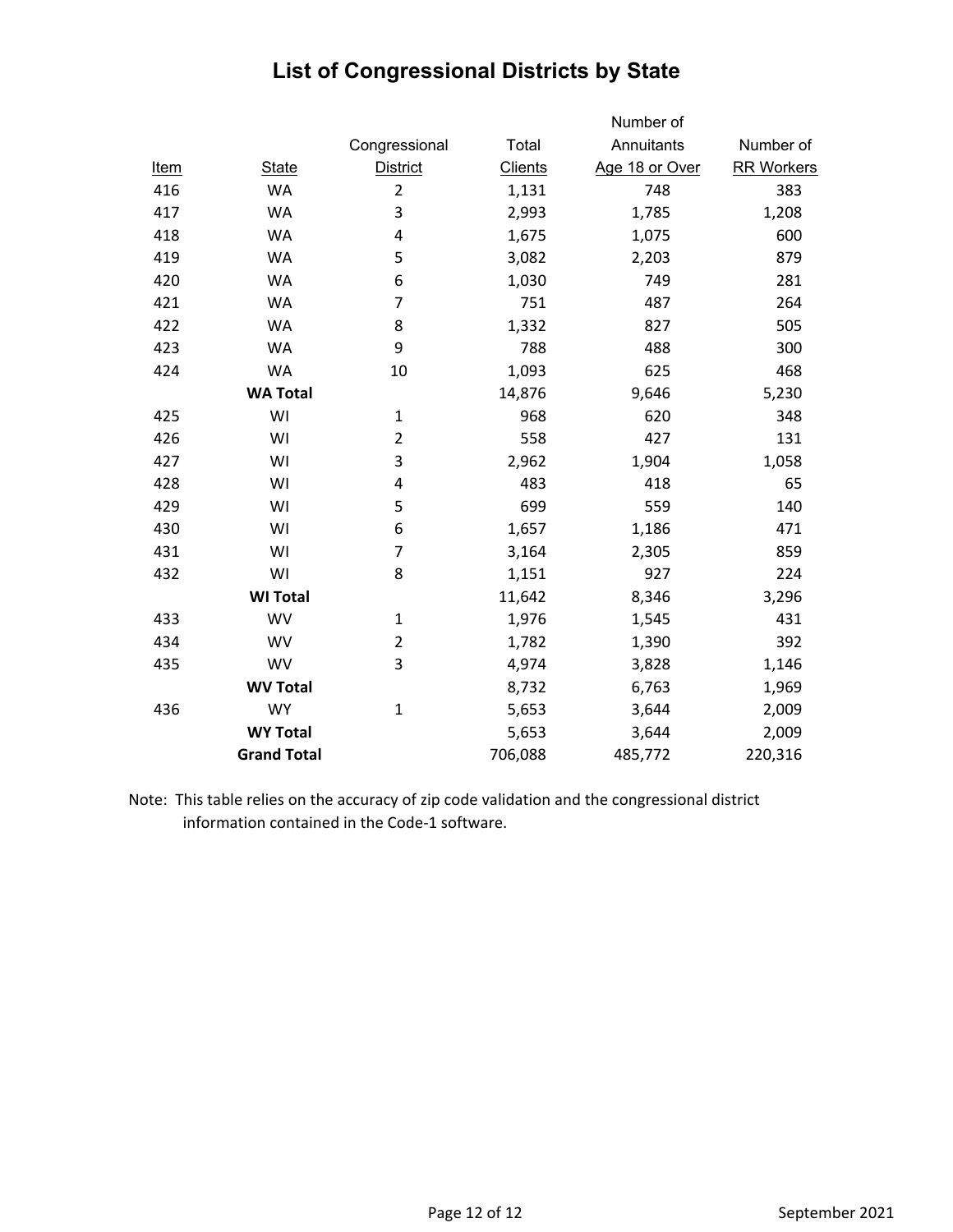|                |              |                 |                | Number of      |                   |
|----------------|--------------|-----------------|----------------|----------------|-------------------|
|                |              | Congressional   | Total          | Annuitants     | Number of         |
| <u>Item</u>    | <b>State</b> | <b>District</b> | <b>Clients</b> | Age 18 or Over | <b>RR Workers</b> |
| $\mathbf{1}$   | <b>NE</b>    | 3               | 10,977         | 6,466          | 4,511             |
| $\overline{2}$ | MT           | $\mathbf{1}$    | 9,094          | 5,693          | 3,401             |
| 3              | <b>NE</b>    | $\overline{2}$  | 8,029          | 4,486          | 3,543             |
| 4              | KS           | $\overline{2}$  | 7,870          | 5,594          | 2,276             |
| 5              | FL           | 4               | 7,423          | 4,909          | 2,514             |
| 6              | <b>NE</b>    | $\mathbf{1}$    | 6,308          | 3,912          | 2,396             |
| $\overline{7}$ | ${\sf IN}$   | $\mathbf 1$     | 6,253          | 3,109          | 3,144             |
| 8              | MO           | 6               | 5,970          | 3,646          | 2,324             |
| 9              | IL           | $\overline{2}$  | 5,688          | 3,151          | 2,537             |
| 10             | <b>WY</b>    | $\mathbf 1$     | 5,653          | 3,644          | 2,009             |
| 11             | <b>TX</b>    | 12              | 5,050          | 2,345          | 2,705             |
| 12             | <b>WV</b>    | 3               | 4,974          | 3,828          | 1,146             |
| 13             | PA           | 13              | 4,971          | 3,844          | 1,127             |
| 14             | KY           | 4               | 4,967          | 3,914          | 1,053             |
| 15             | MN           | 8               | 4,935          | 3,561          | 1,374             |
| 16             | <b>NY</b>    | $\overline{2}$  | 4,798          | 2,201          | 2,597             |
| 17             | AR           | $\overline{2}$  | 4,761          | 3,421          | 1,340             |
| 18             | GA           | $\mathbf 1$     | 4,720          | 3,619          | 1,101             |
| 19             | <b>ND</b>    | $\mathbf 1$     | 4,688          | 2,885          | 1,803             |
| 20             | KS           | 3               | 4,565          | 3,133          | 1,432             |
| 21             | IL           | $\mathbf{1}$    | 4,492          | 2,640          | 1,852             |
| 22             | VA           | 6               | 4,349          | 3,614          | 735               |
| 23             | IL           | 17              | 4,189          | 2,577          | 1,612             |
| 24             | KY           | 5               | 4,090          | 3,226          | 864               |
| 25             | IL           | 15              | 4,028          | 3,001          | 1,027             |
| 26             | AR           | 4               | 3,910          | 3,007          | 903               |
| 27             | CA           | 8               | 3,878          | 2,125          | 1,753             |
| 28             | TX           | 13              | 3,870          | 2,172          | 1,698             |
| 29             | IL           | 12              | 3,851          | 2,933          | 918               |
| 30             | DE           | $\mathbf{1}$    | 3,831          | 2,471          | 1,360             |
| 31             | MO           | 7               | 3,810          | 3,062          | 748               |
| 32             | MO           | 8               | 3,775          | 2,353          | 1,422             |
| 33             | <b>NY</b>    | $\mathbf{1}$    | 3,741          | 1,763          | 1,978             |
| 34             | VA           | 9               | 3,715          | 2,862          | 853               |
| 35             | IA           | 3               | 3,660          | 2,735          | 925               |
| 36             | <b>MO</b>    | 5               | 3,607          | 2,344          | 1,263             |
| 37             | IL           | 3               | 3,491          | 2,037          | 1,454             |
| 38             | CO           | 3               | 3,359          | 2,596          | 763               |
| 39             | AZ           | $\mathbf{1}$    | 3,303          | 2,088          | 1,215             |
| 40             | OH           | 6               | 3,270          | 2,403          | 867               |
| 41             | OR           | $\overline{2}$  | 3,262          | 2,384          | 878               |
| 42             | IA           | $\overline{2}$  | 3,205          | 2,430          | 775               |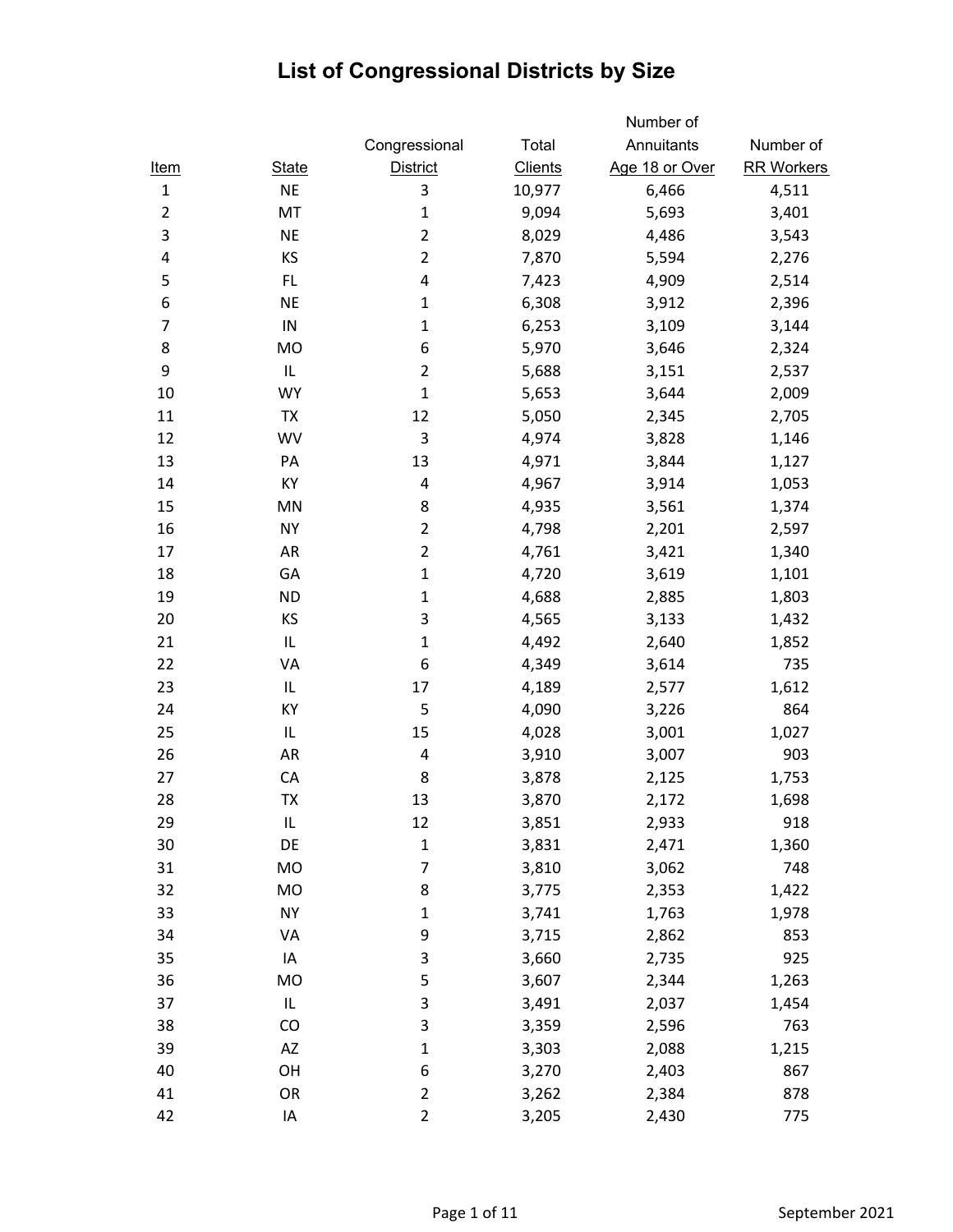|             |              |                 |                | Number of      |                   |
|-------------|--------------|-----------------|----------------|----------------|-------------------|
|             |              | Congressional   | Total          | Annuitants     | Number of         |
| <u>Item</u> | <b>State</b> | <b>District</b> | <b>Clients</b> | Age 18 or Over | <b>RR Workers</b> |
| 43          | ID           | $\overline{2}$  | 3,171          | 2,451          | 720               |
| 44          | WI           | 7               | 3,164          | 2,305          | 859               |
| 45          | <b>CT</b>    | 3               | 3,149          | 1,477          | 1,672             |
| 46          | WA           | 5               | 3,082          | 2,203          | 879               |
| 47          | IL           | 13              | 3,012          | 2,231          | 781               |
| 48          | WA           | 3               | 2,993          | 1,785          | 1,208             |
| 49          | OH           | 4               | 2,976          | 2,039          | 937               |
| 50          | WI           | 3               | 2,962          | 1,904          | 1,058             |
| 51          | MO           | 4               | 2,951          | 2,089          | 862               |
| 52          | PA           | 17              | 2,944          | 2,331          | 613               |
| 53          | OH           | 5               | 2,932          | 1,996          | 936               |
| 54          | <b>NY</b>    | 18              | 2,928          | 1,335          | 1,593             |
| 55          | <b>TN</b>    | 3               | 2,921          | 2,253          | 668               |
| 56          | KS           | $\mathbf{1}$    | 2,921          | 2,104          | 817               |
| 57          | PA           | $\mathbf 1$     | 2,877          | 1,706          | 1,171             |
| 58          | <b>NY</b>    | 19              | 2,801          | 1,631          | 1,170             |
| 59          | LA           | 4               | 2,782          | 1,807          | 975               |
| 60          | AZ           | 4               | 2,775          | 2,038          | 737               |
| 61          | OH           | $\overline{7}$  | 2,757          | 1,801          | 956               |
| 62          | FL.          | 11              | 2,740          | 2,625          | 115               |
| 63          | IA           | 4               | 2,666          | 1,818          | 848               |
| 64          | PA           | 14              | 2,664          | 1,959          | 705               |
| 65          | MN           | $\overline{7}$  | 2,664          | 1,853          | 811               |
| 66          | VA           | 5               | 2,633          | 1,985          | 648               |
| 67          | PA           | 5               | 2,626          | 1,717          | 909               |
| 68          | ID           | $\mathbf 1$     | 2,624          | 1,891          | 733               |
| 69          | <b>NY</b>    | 20              | 2,579          | 1,681          | 898               |
| 70          | <b>SD</b>    | $\mathbf 1$     | 2,549          | 1,730          | 819               |
| 71          | FL.          | 5               | 2,541          | 1,837          | 704               |
| 72          | PA           | 15              | 2,538          | 1,924          | 614               |
| 73          | FL.          | 3               | 2,516          | 1,892          | 624               |
| 74          | AR           | $\mathbf 1$     | 2,512          | 1,755          | 757               |
| 75          | KS           | 4               | 2,507          | 1,654          | 853               |
| 76          | AL           | 6               | 2,490          | 1,739          | 751               |
| 77          | ${\sf IN}$   | 8               | 2,478          | 1,874          | 604               |
| 78          | <b>TX</b>    | 26              | 2,432          | 1,224          | 1,208             |
| 79          | OH           | 9               | 2,426          | 1,783          | 643               |
| 80          | PA           | $10\,$          | 2,425          | 1,818          | 607               |
| 81          | <b>MS</b>    | $\mathbf 1$     | 2,413          | 1,575          | 838               |
| 82          | PA           | 16              | 2,411          | 2,037          | 374               |
| 83          | ${\sf IN}$   | $\overline{c}$  | 2,393          | 1,480          | 913               |
| 84          | OK           | $\overline{c}$  | 2,373          | 1,640          | 733               |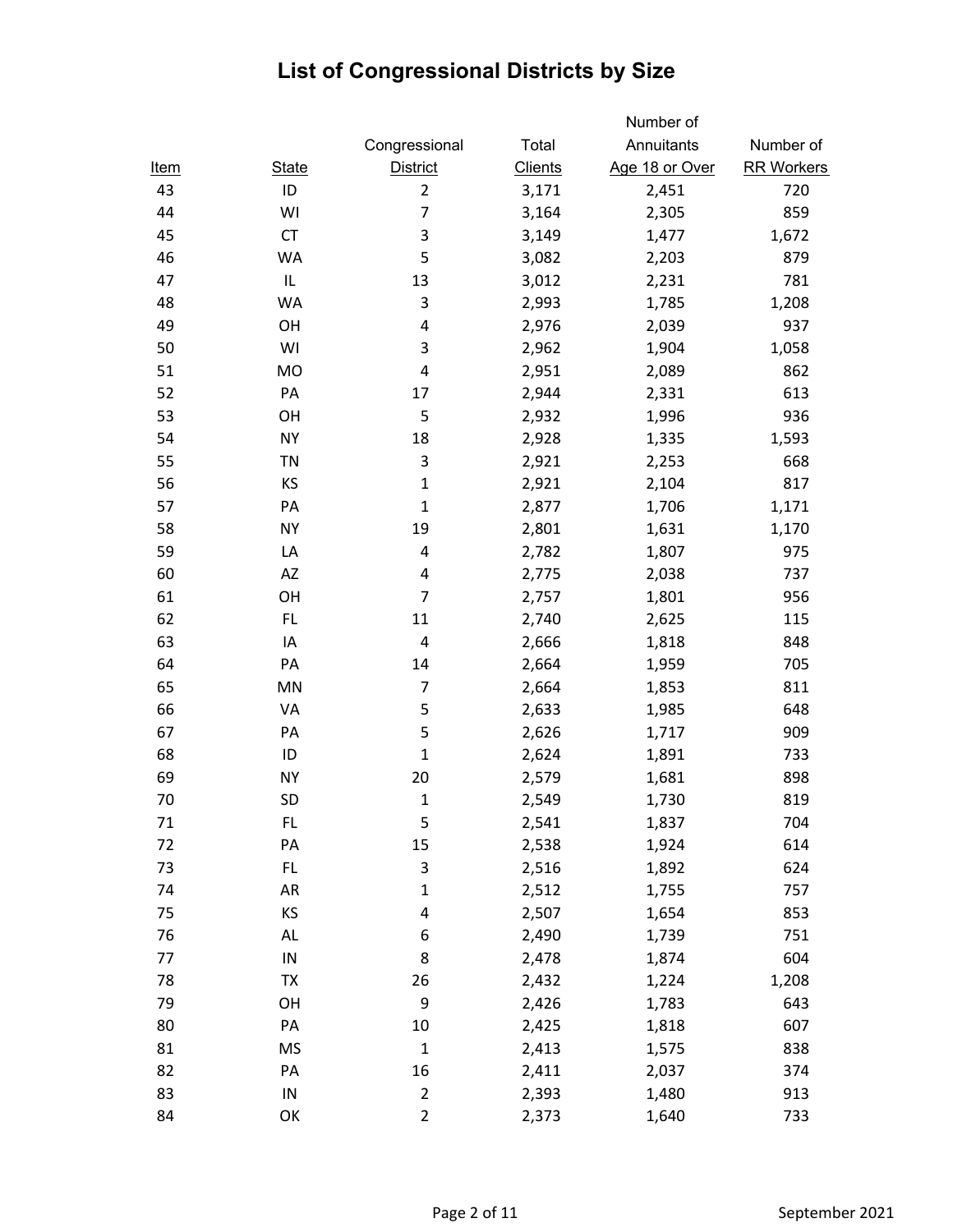|             |               |                 |                | Number of      |                   |
|-------------|---------------|-----------------|----------------|----------------|-------------------|
|             |               | Congressional   | Total          | Annuitants     | Number of         |
| <u>Item</u> | <b>State</b>  | <b>District</b> | <b>Clients</b> | Age 18 or Over | <b>RR Workers</b> |
| 85          | <b>NY</b>     | 4               | 2,350          | 1,132          | 1,218             |
| 86          | <b>NM</b>     | 3               | 2,322          | 1,602          | 720               |
| 87          | <b>MD</b>     | 6               | 2,311          | 1,740          | 571               |
| 88          | IL            | 18              | 2,298          | 1,558          | 740               |
| 89          | IA            | $\mathbf 1$     | 2,274          | 1,581          | 693               |
| 90          | ${\sf IN}$    | 9               | 2,267          | 1,742          | 525               |
| 91          | CA            | 4               | 2,261          | 1,787          | 474               |
| 92          | IL            | 11              | 2,258          | 1,259          | 999               |
| 93          | <b>TX</b>     | 25              | 2,256          | 1,636          | 620               |
| 94          | MN            | 6               | 2,248          | 1,594          | 654               |
| 95          | $\mathsf{NJ}$ | 3               | 2,245          | 1,324          | 921               |
| 96          | <b>TX</b>     | 8               | 2,240          | 1,381          | 859               |
| 97          | KY            | $\mathbf 1$     | 2,239          | 1,780          | 459               |
| 98          | <b>MS</b>     | 3               | 2,233          | 1,622          | 611               |
| 99          | MN            | 4               | 2,203          | 1,891          | 312               |
| 100         | <b>NM</b>     | $\overline{2}$  | 2,188          | 1,462          | 726               |
| 101         | OR            | 4               | 2,185          | 1,828          | 357               |
| 102         | IL            | 14              | 2,168          | 1,327          | 841               |
| 103         | <b>NJ</b>     | 10              | 2,166          | 635            | 1,531             |
| 104         | <b>TN</b>     | $\overline{2}$  | 2,159          | 1,707          | 452               |
| 105         | MD            | $\mathbf 1$     | 2,128          | 1,389          | 739               |
| 106         | ${\sf IN}$    | 4               | 2,119          | 1,458          | 661               |
| 107         | OH            | 14              | 2,108          | 1,740          | 368               |
| 108         | GA            | 13              | 2,106          | 1,295          | 811               |
| 109         | VA            | $\overline{7}$  | 2,096          | 1,489          | 607               |
| 110         | FL.           | 6               | 2,063          | 1,802          | 261               |
| 111         | UT            | $\mathbf 1$     | 2,054          | 1,464          | 590               |
| 112         | SC            | $\overline{7}$  | 2,049          | 1,715          | 334               |
| 113         | AL            | $\mathbf 1$     | 2,047          | 1,596          | 451               |
| 114         | TX            | 4               | 2,030          | 1,572          | 458               |
| 115         | GA            | 8               | 2,019          | 1,390          | 629               |
| 116         | GA            | 3               | 2,014          | 1,308          | 706               |
| 117         | MO            | 3               | 2,013          | 1,568          | 445               |
| 118         | ${\sf IN}$    | 3               | 2,009          | 1,313          | 696               |
| 119         | NJ            | 6               | 1,994          | 916            | 1,078             |
| 120         | FL.           | 17              | 1,990          | 1,861          | 129               |
| 121         | <b>TN</b>     | $\mathbf 1$     | 1,980          | 1,594          | 386               |
| 122         | <b>WV</b>     | $\mathbf 1$     | 1,976          | 1,545          | 431               |
| 123         | CO            | 4               | 1,965          | 1,319          | 646               |
| 124         | AL            | 4               | 1,964          | 1,267          | 697               |
| 125         | TX            | $\mathbf 1$     | 1,957          | 1,404          | 553               |
| 126         | <b>TN</b>     | 8               | 1,905          | 1,321          | 584               |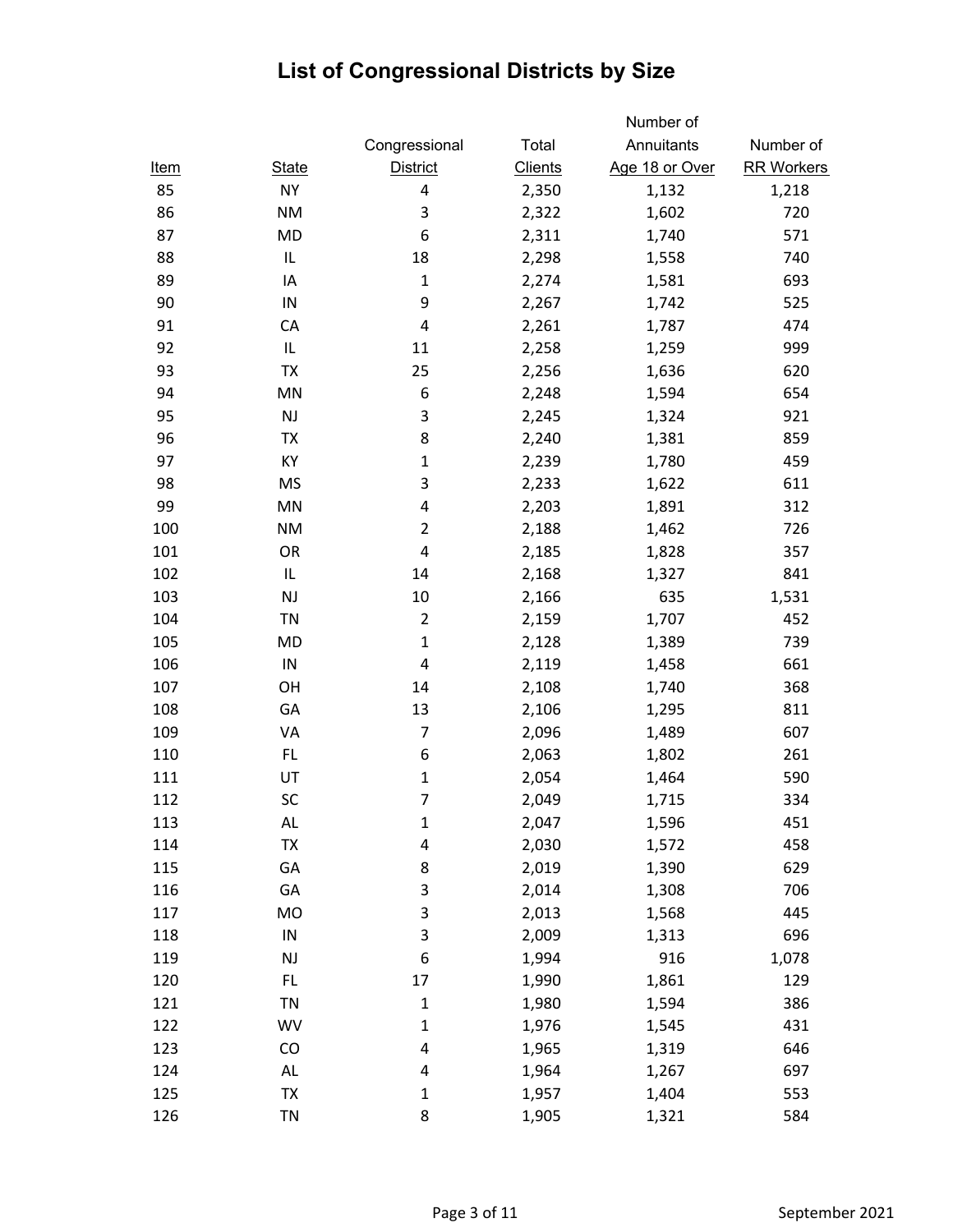|             |              |                           |                | Number of      |                   |
|-------------|--------------|---------------------------|----------------|----------------|-------------------|
|             |              | Congressional             | Total          | Annuitants     | Number of         |
| <u>Item</u> | <b>State</b> | <b>District</b>           | <b>Clients</b> | Age 18 or Over | <b>RR Workers</b> |
| 127         | <b>MO</b>    | $\overline{2}$            | 1,871          | 1,591          | 280               |
| 128         | PA           | 12                        | 1,865          | 1,373          | 492               |
| 129         | ME           | $\overline{2}$            | 1,857          | 1,398          | 459               |
| 130         | <b>TX</b>    | 36                        | 1,857          | 1,173          | 684               |
| 131         | <b>NY</b>    | 27                        | 1,841          | 1,334          | 507               |
| 132         | <b>TX</b>    | 16                        | 1,813          | 1,168          | 645               |
| 133         | GA           | 14                        | 1,808          | 1,221          | 587               |
| 134         | PA           | $\ensuremath{\mathsf{3}}$ | 1,805          | 920            | 885               |
| 135         | MI           | $\mathbf{1}$              | 1,798          | 1,426          | 372               |
| 136         | <b>WV</b>    | $\overline{2}$            | 1,782          | 1,390          | 392               |
| 137         | IL           | 16                        | 1,773          | 1,079          | 694               |
| 138         | OK           | 3                         | 1,763          | 1,186          | 577               |
| 139         | <b>TX</b>    | 23                        | 1,762          | 1,140          | 622               |
| 140         | KY           | 3                         | 1,752          | 1,537          | 215               |
| 141         | <b>MD</b>    | $\overline{2}$            | 1,749          | 1,181          | 568               |
| 142         | NJ           | 4                         | 1,732          | 995            | 737               |
| 143         | CO           | $\overline{7}$            | 1,724          | 1,330          | 394               |
| 144         | <b>TN</b>    | 4                         | 1,724          | 1,159          | 565               |
| 145         | <b>TX</b>    | 31                        | 1,720          | 1,190          | 530               |
| 146         | <b>NC</b>    | 9                         | 1,718          | 1,363          | 355               |
| 147         | CA           | $\mathbf 1$               | 1,710          | 1,390          | 320               |
| 148         | <b>NJ</b>    | $\mathbf 1$               | 1,687          | 1,011          | 676               |
| 149         | <b>TX</b>    | 6                         | 1,686          | 1,077          | 609               |
| 150         | <b>WA</b>    | 4                         | 1,675          | 1,075          | 600               |
| 151         | WI           | 6                         | 1,657          | 1,186          | 471               |
| 152         | КY           | $\overline{2}$            | 1,651          | 1,252          | 399               |
| 153         | AL           | $\overline{7}$            | 1,649          | 1,269          | 380               |
| 154         | TX           | 14                        | 1,649          | 1,067          | 582               |
| 155         | <b>NY</b>    | 3                         | 1,648          | 851            | 797               |
| 156         | PA           | 9                         | 1,636          | 1,139          | 497               |
| 157         | GA           | 11                        | 1,612          | 988            | 624               |
| 158         | PA           | 18                        | 1,610          | 1,334          | 276               |
| 159         | MN           | $\mathbf 2$               | 1,608          | 1,142          | 466               |
| 160         | FL.          | 15                        | 1,602          | 1,376          | 226               |
| 161         | GA           | 12                        | 1,602          | 1,134          | 468               |
| 162         | LA           | 5                         | 1,599          | 1,117          | 482               |
| 163         | TX           | 17                        | 1,590          | 1,186          | 404               |
| 164         | AZ           | $\overline{c}$            | 1,577          | 1,128          | 449               |
| 165         | IL           | 6                         | 1,577          | 1,123          | 454               |
| 166         | PA           | $\overline{2}$            | 1,577          | 812            | 765               |
| 167         | ${\sf IN}$   | $\overline{7}$            | 1,560          | 1,206          | 354               |
| 168         | UT           | $\overline{2}$            | 1,551          | 1,226          | 325               |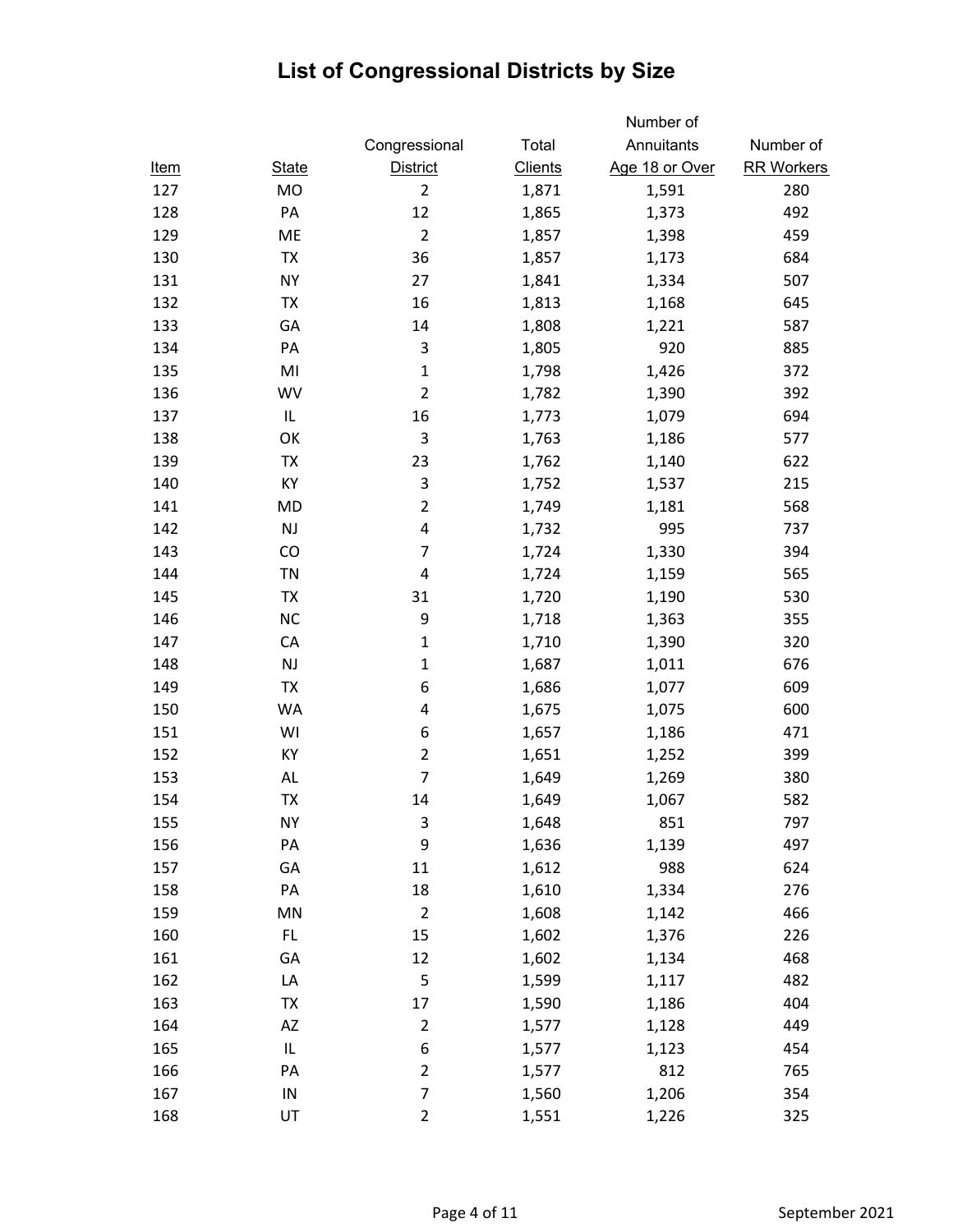|             |                |                           |                | Number of      |                   |
|-------------|----------------|---------------------------|----------------|----------------|-------------------|
|             |                | Congressional             | Total          | Annuitants     | Number of         |
| <u>Item</u> | <b>State</b>   | <b>District</b>           | <b>Clients</b> | Age 18 or Over | <b>RR Workers</b> |
| 169         | AL             | $\overline{2}$            | 1,537          | 1,189          | 348               |
| 170         | MI             | $\overline{7}$            | 1,530          | 1,160          | 370               |
| 171         | LA             | $\mathbf{1}$              | 1,527          | 1,105          | 422               |
| 172         | <b>TX</b>      | 28                        | 1,518          | 995            | 523               |
| 173         | VA             | 3                         | 1,502          | 1,091          | 411               |
| 174         | PA             | 4                         | 1,502          | 984            | 518               |
| 175         | GA             | $\overline{2}$            | 1,500          | 1,135          | 365               |
| 176         | MI             | 12                        | 1,484          | 1,162          | 322               |
| 177         | IL             | $\overline{\mathbf{4}}$   | 1,477          | 829            | 648               |
| 178         | <b>AL</b>      | 3                         | 1,472          | 1,035          | 437               |
| 179         | OH             | 16                        | 1,448          | 1,153          | 295               |
| 180         | IL             | $\overline{7}$            | 1,446          | 758            | 688               |
| 181         | OH             | $\overline{2}$            | 1,444          | 1,152          | 292               |
| 182         | PA             | 8                         | 1,442          | 1,050          | 392               |
| 183         | <b>TX</b>      | 5                         | 1,439          | 1,076          | 363               |
| 184         | <b>NY</b>      | 26                        | 1,437          | 1,145          | 292               |
| 185         | OH             | 13                        | 1,434          | 1,180          | 254               |
| 186         | PA             | 6                         | 1,425          | 1,083          | 342               |
| 187         | LA             | 6                         | 1,425          | 772            | 653               |
| 188         | CA             | 31                        | 1,424          | 937            | 487               |
| 189         | LA             | 3                         | 1,400          | 978            | 422               |
| 190         | <b>NY</b>      | 5                         | 1,398          | 463            | 935               |
| 191         | VA             | 4                         | 1,382          | 957            | 425               |
| 192         | <b>NV</b>      | $\overline{2}$            | 1,380          | 1,052          | 328               |
| 193         | <b>MD</b>      | 5                         | 1,376          | 769            | 607               |
| 194         | VA             | $\overline{2}$            | 1,375          | 940            | 435               |
| 195         | FL.            | 19                        | 1,368          | 1,285          | 83                |
| 196         | LA             | $\overline{2}$            | 1,364          | 894            | 470               |
| 197         | SC             | $\ensuremath{\mathsf{3}}$ | 1,362          | 1,044          | 318               |
| 198         | AZ             | 8                         | 1,360          | 1,201          | 159               |
| 199         | UT             | $\pmb{4}$                 | 1,360          | 980            | 380               |
| 200         | NC             | 11                        | 1,356          | 1,161          | 195               |
| 201         | FL.            | 16                        | 1,355          | 1,238          | 117               |
| 202         | M <sub>l</sub> | 3                         | 1,349          | 1,200          | 149               |
| 203         | <b>NY</b>      | 17                        | 1,343          | 719            | 624               |
| 204         | WA             | 8                         | 1,332          | 827            | 505               |
| 205         | <b>MS</b>      | 4                         | 1,327          | 937            | 390               |
| 206         | <b>TX</b>      | $\overline{2}$            | 1,325          | 745            | 580               |
| 207         | PA             | $11\,$                    | 1,323          | 841            | 482               |
| 208         | TX             | 19                        | 1,323          | 808            | 515               |
| 209         | AR             | 3                         | 1,318          | 1,124          | 194               |
| 210         | IL             | 5                         | 1,317          | 813            | 504               |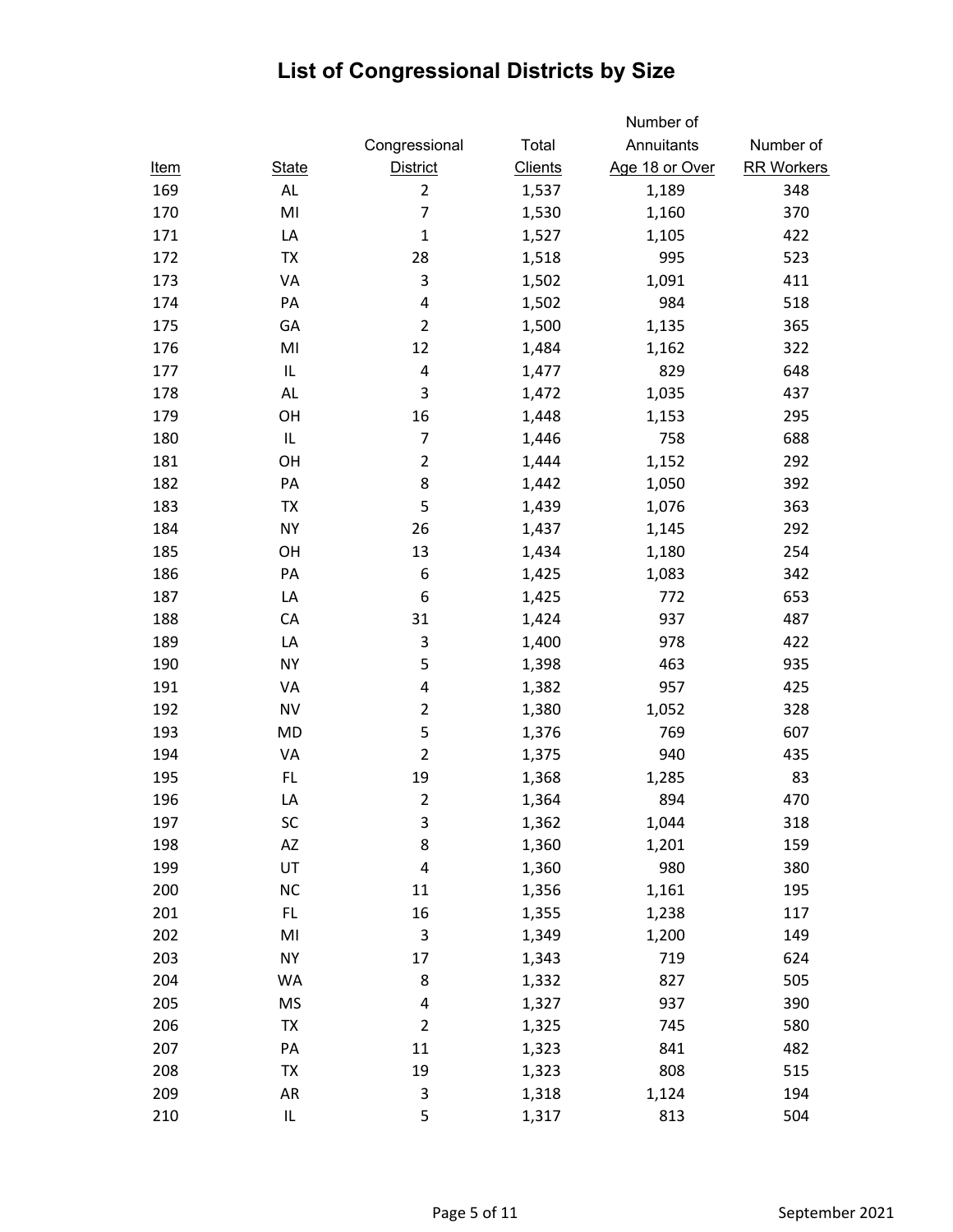|             |                |                         |                | Number of      |                   |
|-------------|----------------|-------------------------|----------------|----------------|-------------------|
|             |                | Congressional           | Total          | Annuitants     | Number of         |
| <u>Item</u> | <b>State</b>   | <b>District</b>         | <b>Clients</b> | Age 18 or Over | <b>RR Workers</b> |
| 211         | CA             | 9                       | 1,306          | 861            | 445               |
| 212         | PA             | $\overline{7}$          | 1,296          | 942            | 354               |
| 213         | <b>TX</b>      | 11                      | 1,282          | 987            | 295               |
| 214         | MN             | $\mathsf{3}$            | 1,275          | 976            | 299               |
| 215         | <b>TX</b>      | 10                      | 1,266          | 879            | 387               |
| 216         | CA             | $\overline{7}$          | 1,265          | 951            | 314               |
| 217         | IN             | 6                       | 1,250          | 911            | 339               |
| 218         | FL.            | 12                      | 1,247          | 1,179          | 68                |
| 219         | <b>NC</b>      | $\mathbf{1}$            | 1,245          | 971            | 274               |
| 220         | <b>NY</b>      | 23                      | 1,239          | 927            | 312               |
| 221         | IL             | 8                       | 1,235          | 831            | 404               |
| 222         | MD             | 4                       | 1,232          | 731            | 501               |
| 223         | NJ             | 12                      | 1,232          | 571            | 661               |
| 224         | SC             | $\mathbf{1}$            | 1,224          | 909            | 315               |
| 225         | GA             | 10                      | 1,221          | 807            | 414               |
| 226         | <b>NC</b>      | $\overline{7}$          | 1,206          | 1,020          | 186               |
| 227         | <b>NC</b>      | 13                      | 1,195          | 806            | 389               |
| 228         | MD             | 3                       | 1,171          | 836            | 335               |
| 229         | <b>TN</b>      | 6                       | 1,165          | 880            | 285               |
| 230         | OR             | 5                       | 1,164          | 963            | 201               |
| 231         | OK             | $\mathbf{1}$            | 1,155          | 716            | 439               |
| 232         | KY             | 6                       | 1,152          | 969            | 183               |
| 233         | WI             | 8                       | 1,151          | 927            | 224               |
| 234         | OR             | 3                       | 1,143          | 919            | 224               |
| 235         | <b>TN</b>      | $\overline{7}$          | 1,143          | 853            | 290               |
| 236         | GA             | 4                       | 1,133          | 789            | 344               |
| 237         | WA             | $\overline{2}$          | 1,131          | 748            | 383               |
| 238         | NJ             | $\overline{7}$          | 1,127          | 534            | 593               |
| 239         | SC             | 4                       | 1,121          | 946            | 175               |
| 240         | M <sub>l</sub> | $10\,$                  | 1,117          | 969            | 148               |
| 241         | CO             | $\overline{2}$          | 1,117          | 857            | 260               |
| 242         | FL.            | $\overline{2}$          | 1,116          | 976            | 140               |
| 243         | MI             | 6                       | 1,112          | 816            | 296               |
| 244         | FL.            | 8                       | 1,110          | 1,024          | 86                |
| 245         | MA             | 8                       | 1,109          | 494            | 615               |
| 246         | GA             | 5                       | 1,103          | 590            | 513               |
| 247         | $\mathsf{NJ}$  | 8                       | 1,102          | 398            | 704               |
| 248         | <b>MS</b>      | $\overline{2}$          | 1,100          | 799            | 301               |
| 249         | OH             | 12                      | 1,096          | 912            | 184               |
| 250         | MI             | $\overline{\mathbf{4}}$ | 1,095          | 961            | 134               |
| 251         | MD             | $\overline{7}$          | 1,095          | 832            | 263               |
| 252         | MO             | $\mathbf{1}$            | 1,094          | 912            | 182               |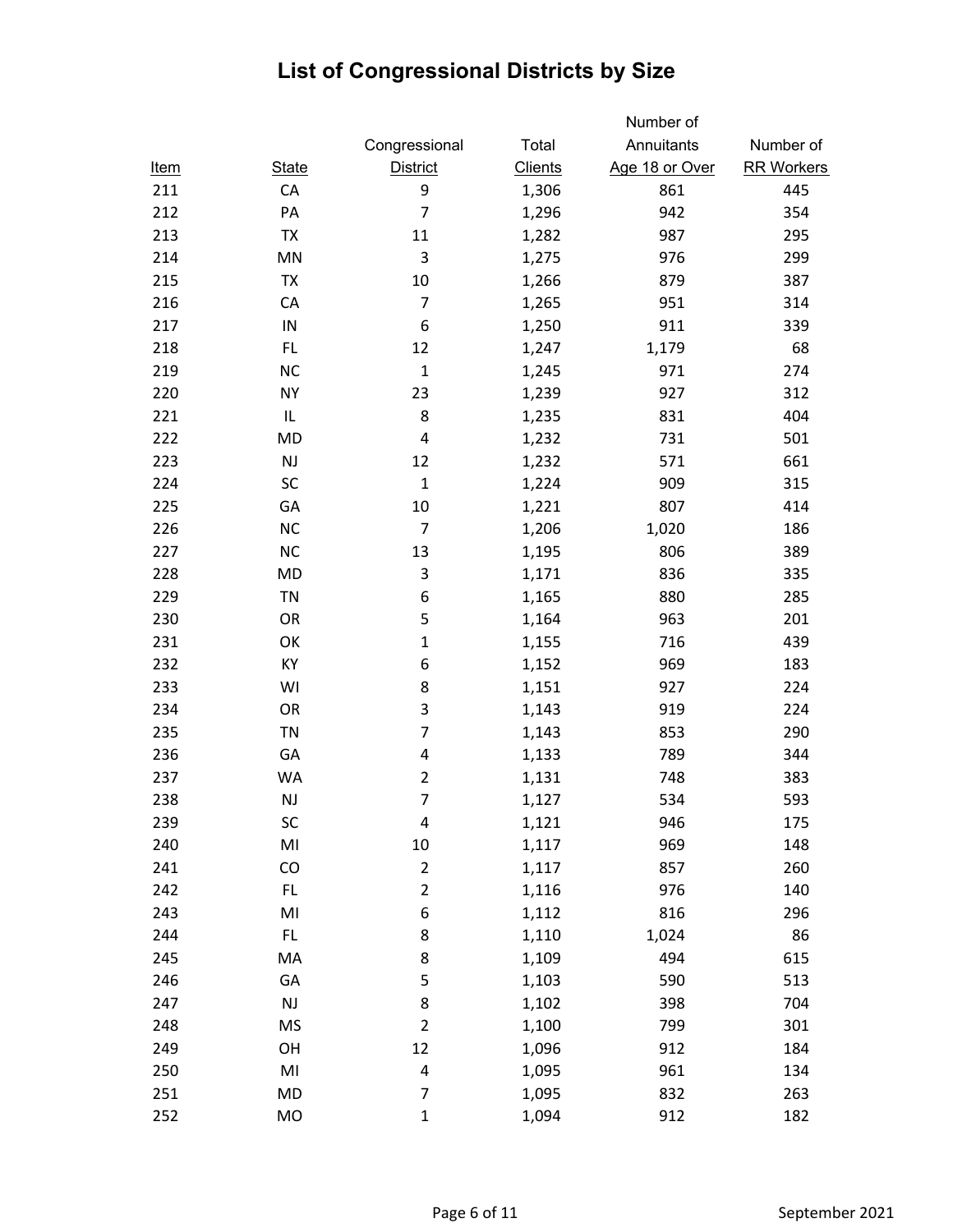|             |              |                 |                | Number of      |                   |
|-------------|--------------|-----------------|----------------|----------------|-------------------|
|             |              | Congressional   | Total          | Annuitants     | Number of         |
| <u>Item</u> | <b>State</b> | <b>District</b> | <b>Clients</b> | Age 18 or Over | <b>RR Workers</b> |
| 253         | <b>WA</b>    | 10              | 1,093          | 625            | 468               |
| 254         | <b>TN</b>    | 9               | 1,082          | 719            | 363               |
| 255         | VA           | $\mathbf{1}$    | 1,079          | 765            | 314               |
| 256         | <b>TX</b>    | 21              | 1,075          | 791            | 284               |
| 257         | TX           | 18              | 1,073          | 726            | 347               |
| 258         | CA           | 42              | 1,073          | 589            | 484               |
| 259         | UT           | 3               | 1,068          | 841            | 227               |
| 260         | OH           | 15              | 1,065          | 808            | 257               |
| 261         | <b>NY</b>    | 16              | 1,056          | 478            | 578               |
| 262         | FL.          | 18              | 1,053          | 900            | 153               |
| 263         | CA           | 6               | 1,053          | 825            | 228               |
| 264         | TX           | 27              | 1,045          | 803            | 242               |
| 265         | GA           | 9               | 1,031          | 837            | 194               |
| 266         | WA           | 6               | 1,030          | 749            | 281               |
| 267         | SC           | $\overline{2}$  | 1,016          | 758            | 258               |
| 268         | SC           | 5               | 1,012          | 785            | 227               |
| 269         | CO           | 6               | 1,011          | 743            | 268               |
| 270         | CA           | 3               | 1,005          | 622            | 383               |
| 271         | <b>NJ</b>    | 9               | 1,005          | 527            | 478               |
| 272         | FL.          | $\mathbf{1}$    | 1,003          | 859            | 144               |
| 273         | ΑZ           | 3               | 1,002          | 757            | 245               |
| 274         | <b>WA</b>    | $\mathbf{1}$    | 1,001          | 659            | 342               |
| 275         | MN           | $\mathbf 1$     | 1,000          | 712            | 288               |
| 276         | $\sf IL$     | 9               | 1,000          | 688            | 312               |
| 277         | <b>NV</b>    | 4               | 996            | 857            | 139               |
| 278         | TX           | 24              | 993            | 608            | 385               |
| 279         | <b>NY</b>    | 21              | 988            | 742            | 246               |
| 280         | MI           | 5               | 987            | 795            | 192               |
| 281         | NJ           | $\overline{2}$  | 979            | 707            | 272               |
| 282         | WI           | $\mathbf{1}$    | 968            | 620            | 348               |
| 283         | CA           | 23              | 967            | 630            | 337               |
| 284         | NJ           | $11\,$          | 965            | 459            | 506               |
| 285         | <b>NJ</b>    | 5               | 962            | 455            | 507               |
| 286         | OR           | $\mathbf 1$     | 959            | 746            | 213               |
| 287         | <b>AZ</b>    | 5               | 958            | 831            | 127               |
| 288         | CA           | 36              | 945            | 692            | 253               |
| 289         | ME           | $\mathbf 1$     | 935            | 733            | 202               |
| 290         | MN           | 5               | 935            | 721            | 214               |
| 291         | <b>NY</b>    | 22              | 933            | 641            | 292               |
| 292         | CA           | 41              | 931            | 529            | 402               |
| 293         | SC           | 6               | 920            | 724            | 196               |
| 294         | OH           | 8               | 919            | 703            | 216               |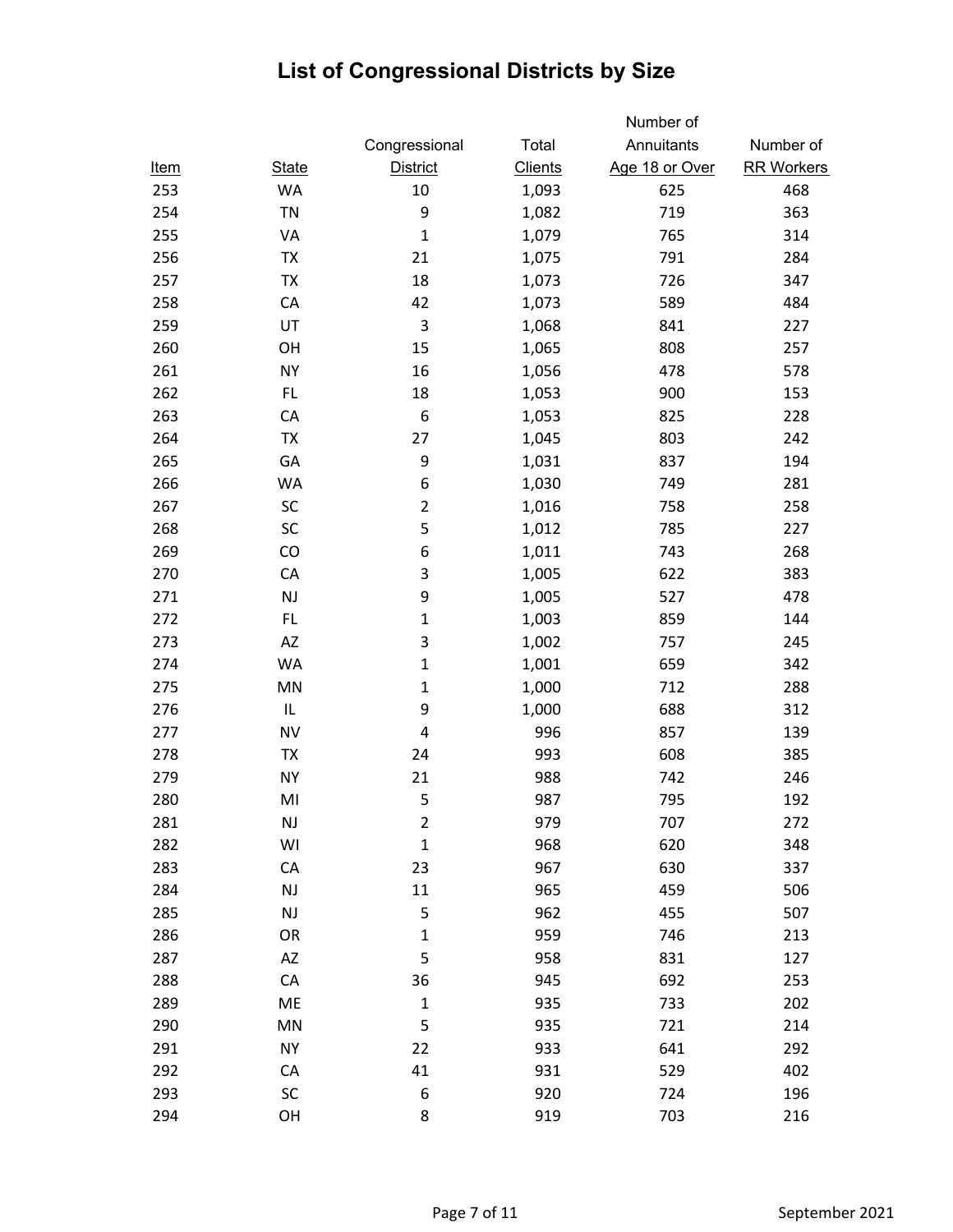|             |              |                 |                | Number of      |                   |
|-------------|--------------|-----------------|----------------|----------------|-------------------|
|             |              | Congressional   | Total          | Annuitants     | Number of         |
| <u>Item</u> | <b>State</b> | <b>District</b> | <b>Clients</b> | Age 18 or Over | <b>RR Workers</b> |
| 295         | <b>NV</b>    | 3               | 918            | 736            | 182               |
| 296         | TX           | 22              | 917            | 527            | 390               |
| 297         | <b>NM</b>    | $\mathbf 1$     | 899            | 650            | 249               |
| 298         | VT           | $\mathbf 1$     | 895            | 600            | 295               |
| 299         | MA           | $\mathbf 1$     | 887            | 581            | 306               |
| 300         | CO           | 5               | 882            | 641            | 241               |
| 301         | MA           | 6               | 881            | 492            | 389               |
| 302         | FL.          | 9               | 869            | 761            | 108               |
| 303         | CO           | $\mathbf 1$     | 867            | 685            | 182               |
| 304         | GA           | $\overline{7}$  | 866            | 529            | 337               |
| 305         | ${\sf IN}$   | 5               | 864            | 634            | 230               |
| 306         | OH           | $\mathbf 1$     | 859            | 675            | 184               |
| 307         | CA           | 35              | 845            | 461            | 384               |
| 308         | OK           | 4               | 844            | 595            | 249               |
| 309         | <b>NY</b>    | 24              | 841            | 638            | 203               |
| 310         | MA           | $\mathbf 2$     | 840            | 458            | 382               |
| 311         | GA           | 6               | 826            | 438            | 388               |
| 312         | MI           | $\overline{2}$  | 821            | 734            | 87                |
| 313         | <b>TN</b>    | 5               | 820            | 694            | 126               |
| 314         | <b>NC</b>    | $\overline{2}$  | 815            | 503            | 312               |
| 315         | CT           | $\mathbf 2$     | 797            | 385            | 412               |
| 316         | <b>WA</b>    | 9               | 788            | 488            | 300               |
| 317         | TX           | 29              | 787            | 554            | 233               |
| 318         | <b>NC</b>    | 3               | 776            | 648            | 128               |
| 319         | CA           | 10              | 775            | 418            | 357               |
| 320         | CA           | 38              | 774            | 459            | 315               |
| 321         | TX           | 20              | 768            | 516            | 252               |
| 322         | WA           | $\overline{7}$  | 751            | 487            | 264               |
| 323         | TX           | 34              | 739            | 576            | 163               |
| 324         | FL.          | 13              | 735            | 698            | 37                |
| 325         | <b>NC</b>    | 8               | 734            | 526            | 208               |
| 326         | NC           | 10              | 733            | 575            | 158               |
| 327         | MA           | 3               | 731            | 401            | 330               |
| 328         | OH           | 11              | 727            | 624            | 103               |
| 329         | MA           | 9               | 724            | 410            | 314               |
| 330         | MI           | 11              | 722            | 603            | 119               |
| 331         | CA           | 27              | 720            | 530            | 190               |
| 332         | AL           | 5               | 716            | 491            | 225               |
| 333         | <b>NH</b>    | $\overline{2}$  | 715            | 494            | 221               |
| 334         | CA           | 11              | 709            | 555            | 154               |
| 335         | <b>MD</b>    | 8               | 709            | 454            | 255               |
| 336         | WI           | 5               | 699            | 559            | 140               |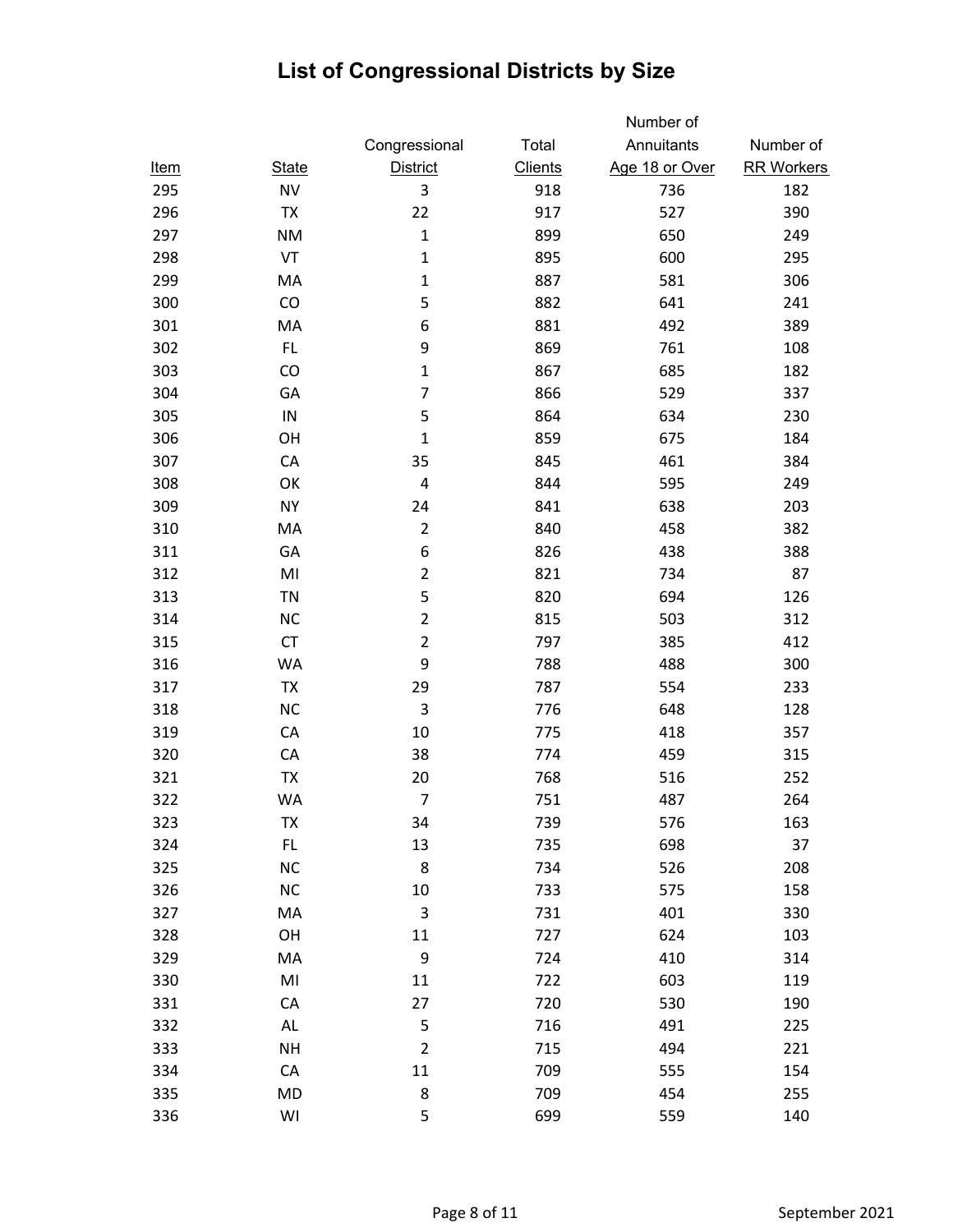|             |                |                         |                | Number of      |                   |
|-------------|----------------|-------------------------|----------------|----------------|-------------------|
|             |                | Congressional           | Total          | Annuitants     | Number of         |
| <u>Item</u> | <b>State</b>   | <b>District</b>         | <b>Clients</b> | Age 18 or Over | <b>RR Workers</b> |
| 337         | CA             | 21                      | 691            | 488            | 203               |
| 338         | CA             | 32                      | 687            | 457            | 230               |
| 339         | <b>NY</b>      | 8                       | 685            | 275            | 410               |
| 340         | OH             | 3                       | 681            | 566            | 115               |
| 341         | DC             | $\mathbf 1$             | 679            | 334            | 345               |
| 342         | <b>NY</b>      | 6                       | 672            | 272            | 400               |
| 343         | IL             | 10                      | 656            | 419            | 237               |
| 344         | <b>CT</b>      | 4                       | 640            | 286            | 354               |
| 345         | MA             | 4                       | 636            | 318            | 318               |
| 346         | <b>NC</b>      | 12                      | 624            | 473            | 151               |
| 347         | CT             | 5                       | 624            | 306            | 318               |
| 348         | CA             | 5                       | 621            | 506            | 115               |
| 349         | TX             | 9                       | 618            | 414            | 204               |
| 350         | RI             | $\overline{2}$          | 610            | 328            | 282               |
| 351         | CA             | 22                      | 602            | 393            | 209               |
| 352         | <b>TX</b>      | 35                      | 590            | 399            | 191               |
| 353         | M <sub>l</sub> | 13                      | 587            | 477            | 110               |
| 354         | <b>NY</b>      | 9                       | 583            | 234            | 349               |
| 355         | <b>NH</b>      | $\mathbf 1$             | 577            | 370            | 207               |
| 356         | CA             | 13                      | 576            | 445            | 131               |
| 357         | TX             | 15                      | 573            | 425            | 148               |
| 358         | MI             | 8                       | 571            | 482            | 89                |
| 359         | MA             | $\overline{7}$          | 568            | 218            | 350               |
| 360         | VA             | 11                      | 566            | 322            | 244               |
| 361         | <b>NC</b>      | 6                       | 561            | 446            | 115               |
| 362         | CA             | 16                      | 560            | 379            | 181               |
| 363         | VA             | 8                       | 559            | 325            | 234               |
| 364         | WI             | $\overline{2}$          | 558            | 427            | 131               |
| 365         | CA             | 39                      | 553            | 353            | 200               |
| 366         | OK             | 5                       | 542            | 430            | 112               |
| 367         | <b>NY</b>      | 11                      | 540            | 293            | 247               |
| 368         | FL.            | 21                      | 539            | 472            | 67                |
| 369         | <b>NY</b>      | 14                      | 536            | 266            | 270               |
| 370         | VA             | 10                      | 531            | 368            | 163               |
| 371         | MI             | 9                       | 523            | 441            | 82                |
| 372         | CA             | 14                      | 520            | 458            | 62                |
| 373         | CA             | 44                      | 515            | 206            | 309               |
| 374         | ${\sf CA}$     | 15                      | 509            | 382            | 127               |
| 375         | ${\sf CA}$     | $\overline{2}$          | 501            | 478            | 23                |
| 376         | CA             | 24                      | 501            | 410            | 91                |
| 377         | NC             | $\overline{\mathbf{r}}$ | 496            | 390            | 106               |
| 378         | <b>NC</b>      | 5                       | 495            | 398            | 97                |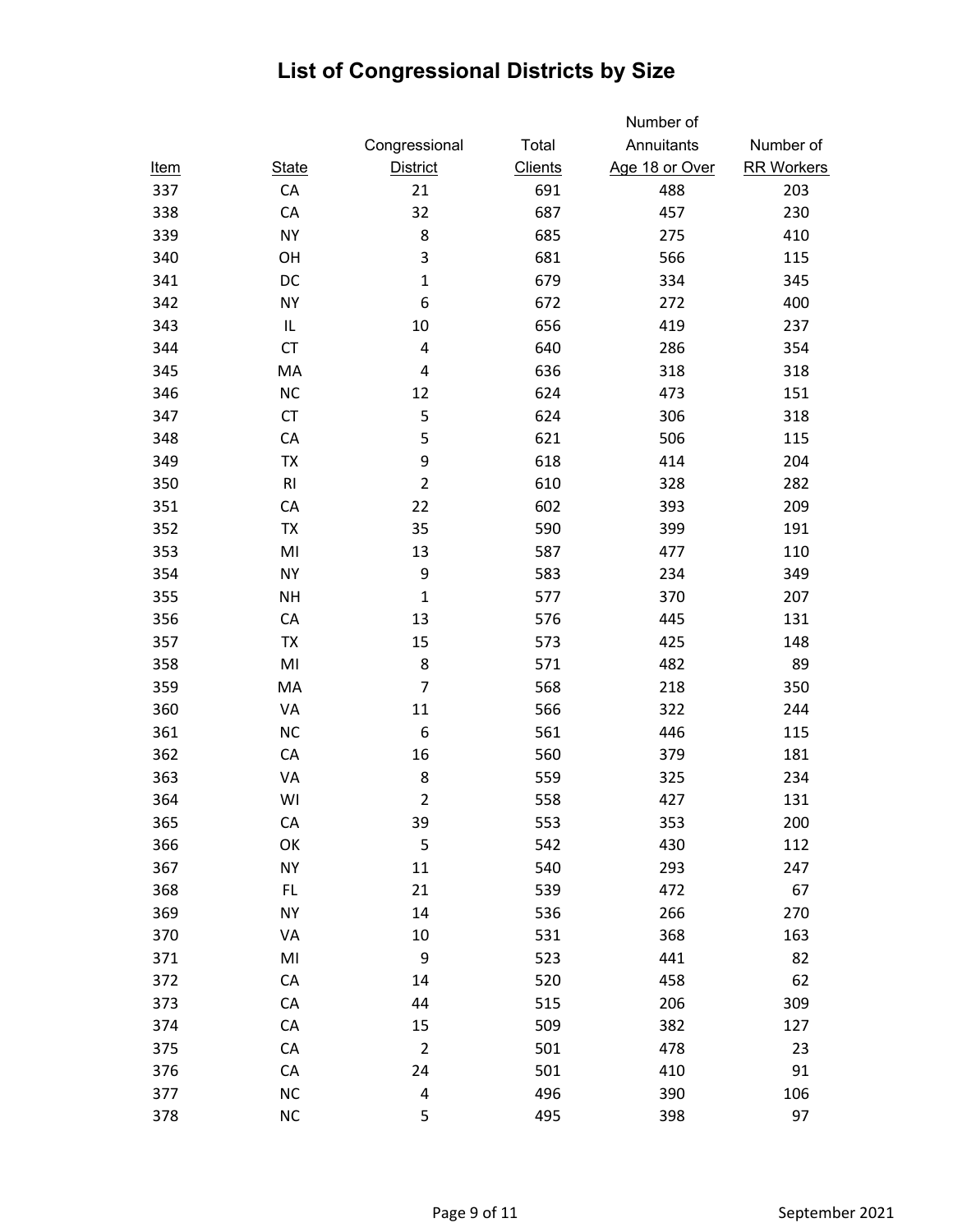|             |                |                         |                | Number of      |                   |
|-------------|----------------|-------------------------|----------------|----------------|-------------------|
|             |                | Congressional           | Total          | Annuitants     | Number of         |
| <u>Item</u> | <b>State</b>   | <b>District</b>         | <b>Clients</b> | Age 18 or Over | <b>RR Workers</b> |
| 379         | FL.            | 14                      | 494            | 433            | 61                |
| 380         | <b>AZ</b>      | 6                       | 492            | 442            | 50                |
| 381         | WI             | $\overline{\mathbf{4}}$ | 483            | 418            | 65                |
| 382         | <b>TX</b>      | 33                      | 480            | 357            | 123               |
| 383         | FL.            | 22                      | 463            | 370            | 93                |
| 384         | FL.            | 24                      | 456            | 279            | 177               |
| 385         | TX             | 3                       | 449            | 337            | 112               |
| 386         | FL.            | 25                      | 444            | 323            | 121               |
| 387         | R1             | $\mathbf 1$             | 432            | 246            | 186               |
| 388         | FL.            | $\overline{7}$          | 428            | 343            | 85                |
| 389         | MA             | 5                       | 428            | 243            | 185               |
| 390         | FL.            | 23                      | 426            | 286            | 140               |
| 391         | CA             | 47                      | 423            | 194            | 229               |
| 392         | <b>NY</b>      | 25                      | 420            | 189            | 231               |
| 393         | TX             | $\overline{7}$          | 408            | 275            | 133               |
| 394         | OH             | 10                      | 405            | 321            | 84                |
| 395         | <b>NY</b>      | 13                      | 405            | 172            | 233               |
| 396         | FL.            | 10                      | 382            | 310            | 72                |
| 397         | CA             | 19                      | 373            | 215            | 158               |
| 398         | TX             | 30                      | 372            | 260            | 112               |
| 399         | CA             | 12                      | 363            | 341            | 22                |
| 400         | <b>NV</b>      | $\mathbf{1}$            | 358            | 330            | 28                |
| 401         | AZ             | 9                       | 358            | 308            | 50                |
| 402         | CA             | 34                      | 352            | 233            | 119               |
| 403         | CA             | 40                      | 346            | 196            | 150               |
| 404         | <b>NY</b>      | 15                      | 332            | 131            | 201               |
| 405         | FL.            | 20                      | 328            | 214            | 114               |
| 406         | CA             | 43                      | 325            | 162            | 163               |
| 407         | TX             | 32                      | 323            | 220            | 103               |
| 408         | ${\sf CA}$     | 20                      | 294            | 227            | 67                |
| 409         | ${\sf CA}$     | 25                      | 294            | 205            | 89                |
| 410         | CA             | 28                      | 287            | 184            | 103               |
| 411         | M <sub>l</sub> | 14                      | 282            | 222            | 60                |
| 412         | CA             | 51                      | 272            | 188            | 84                |
| 413         | CA             | 37                      | 272            | 177            | 95                |
| 414         | <b>NY</b>      | $\overline{7}$          | 265            | 97             | 168               |
| 415         | CA             | 49                      | 264            | 202            | 62                |
| 416         | CA             | 48                      | 258            | 160            | 98                |
| 417         | <b>CT</b>      | $\mathbf 1$             | 254            | 148            | 106               |
| 418         | AK             | $\mathbf 1$             | 252            | 175            | 77                |
| 419         | <b>NY</b>      | $10\,$                  | 228            | 112            | 116               |
| 420         | <b>NY</b>      | 12                      | 226            | 107            | 119               |